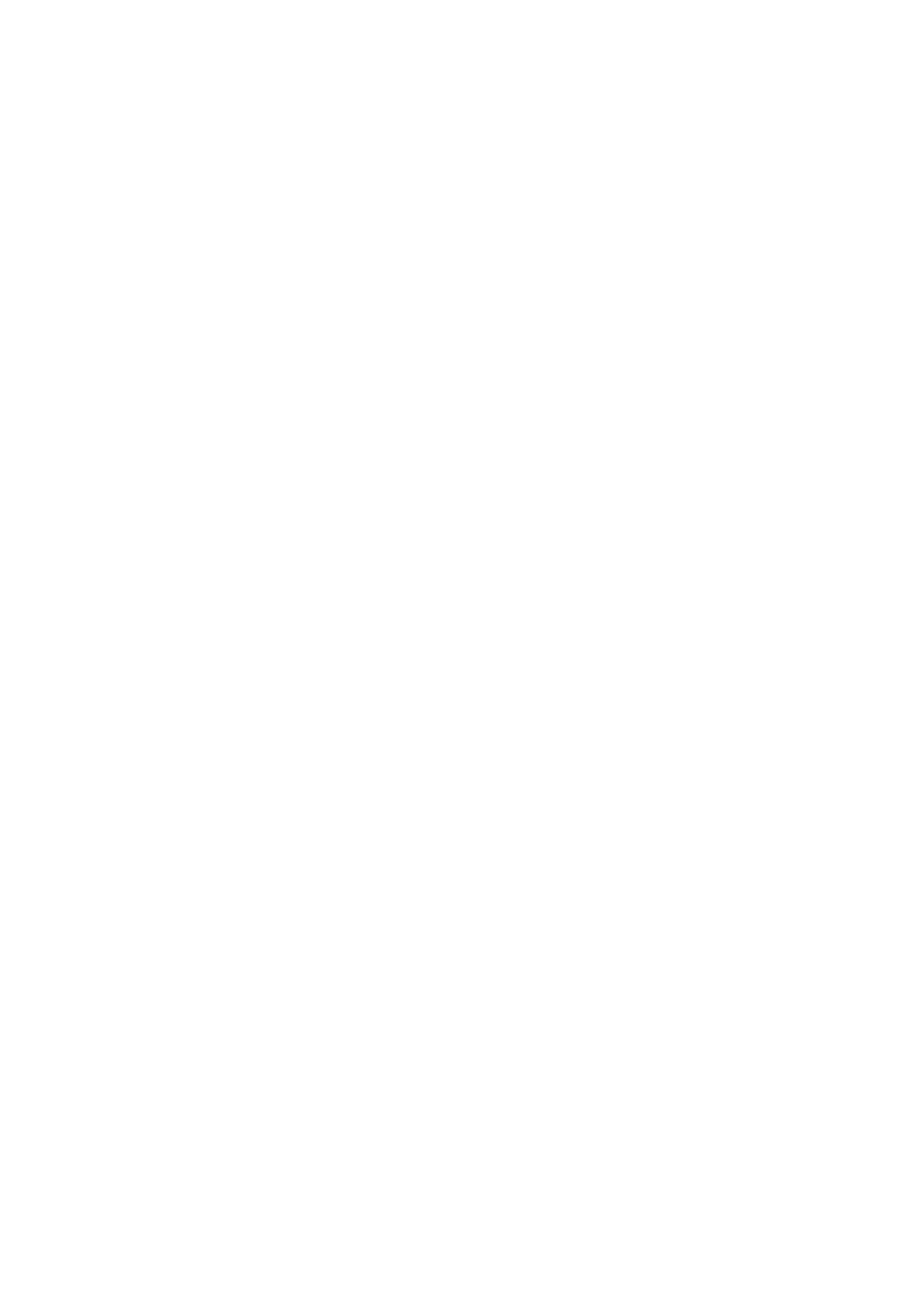## **Table of Contents**

| Session 6. CO <sub>2</sub> project accounting and verification in a Copenhagen Accord world  18<br>Closing session. The future of carbon markets in a Copenhagen Accord world 21<br>Appendix: IETA-IEA-EPRI 10 <sup>th</sup> Annual Workshop on GHG Emission Trading Agenda 24 |  |  |
|--------------------------------------------------------------------------------------------------------------------------------------------------------------------------------------------------------------------------------------------------------------------------------|--|--|
|                                                                                                                                                                                                                                                                                |  |  |
|                                                                                                                                                                                                                                                                                |  |  |
|                                                                                                                                                                                                                                                                                |  |  |
|                                                                                                                                                                                                                                                                                |  |  |
|                                                                                                                                                                                                                                                                                |  |  |
|                                                                                                                                                                                                                                                                                |  |  |
|                                                                                                                                                                                                                                                                                |  |  |
|                                                                                                                                                                                                                                                                                |  |  |
|                                                                                                                                                                                                                                                                                |  |  |
|                                                                                                                                                                                                                                                                                |  |  |
|                                                                                                                                                                                                                                                                                |  |  |





**International**<br>Energy Agency

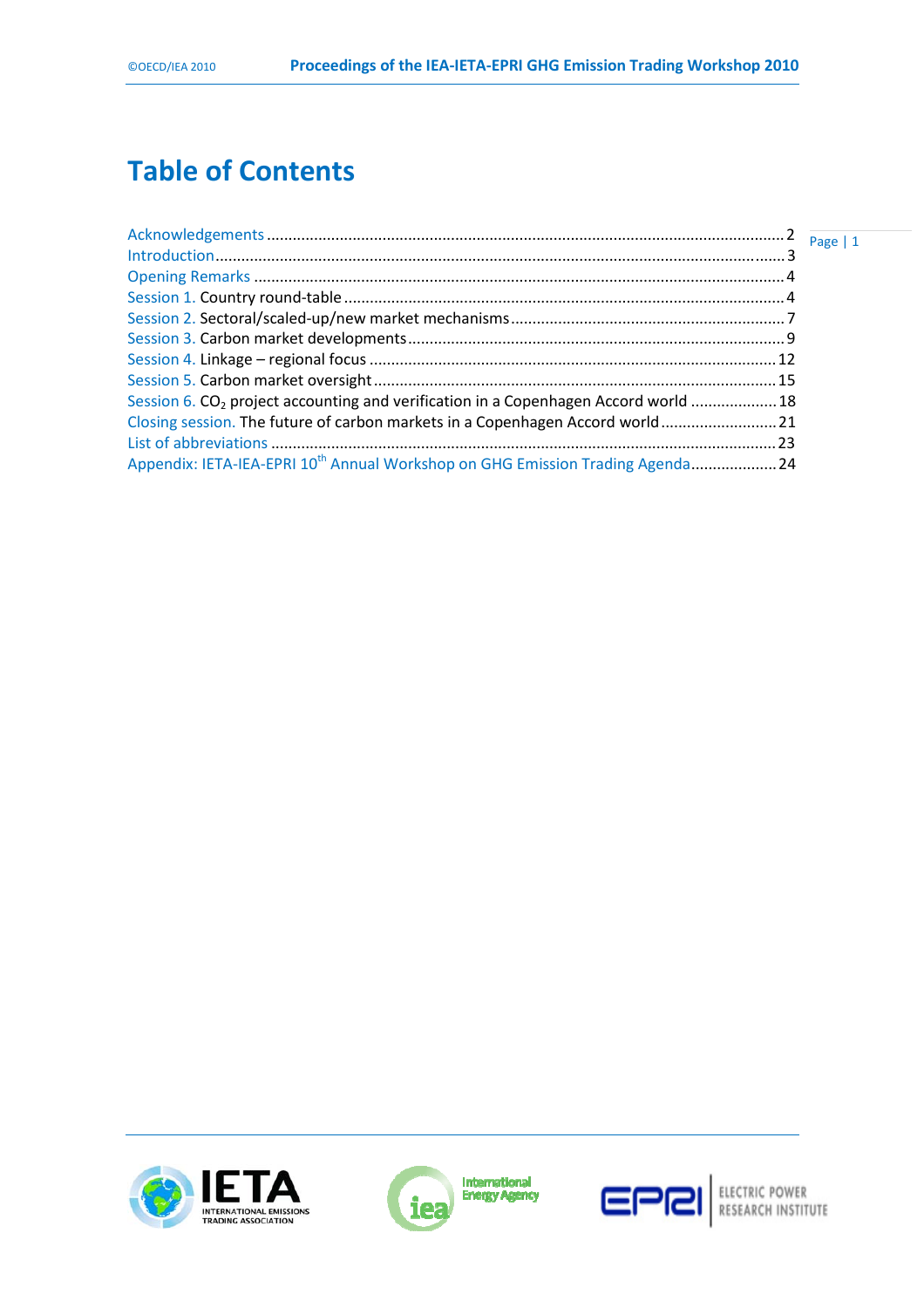## **Acknowledgements**

This workshop was organised by: Richard Baron and Sara Moarif of the International Energy Agency (IEA); Henry Derwent and David Lunsford of the International Emissions Trading Association (IETA), and; Tom Wilson and Adam Diamant of the Electric Power Research Institute (EPRI). Organisational and logistical support was also provided by Jenny Gell, MaryRose Cleere and Margaret Jones of the IEA. These proceedings were prepared by Sara Moarif, Richard Baron, André Aasrud and Christina Hood of the IEA, and Adam Diamant of EPRI. Publication was facilitated by Delphine Grandrieux of the IEA Publications Unit.





International **Energy Agency** 



ELECTRIC POWER RESEARCH INSTITUTE

Page | 2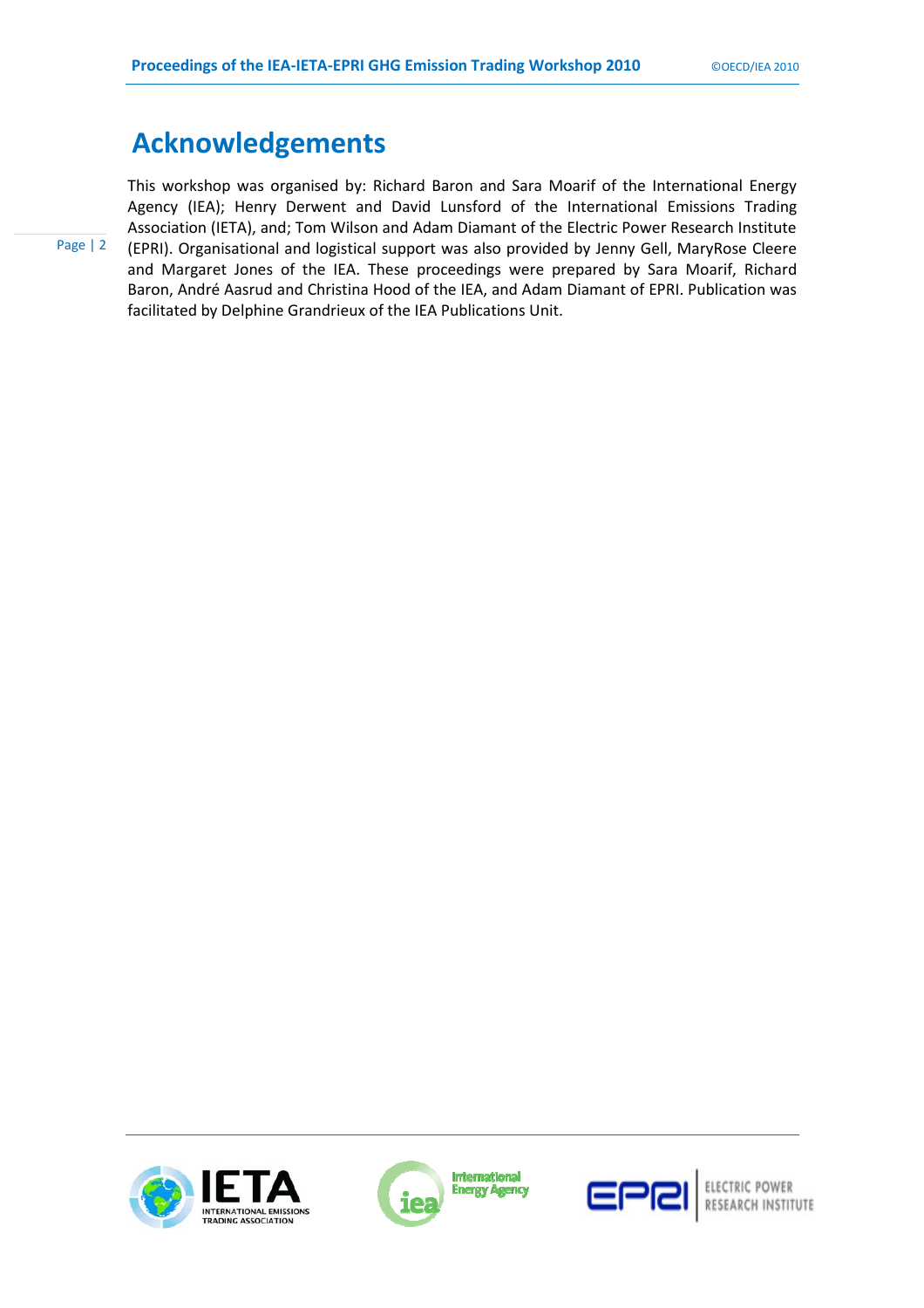## **Introduction**

On 20-21 September 2010, the IEA hosted its 10th Annual Workshop on Greenhouse Gas Emissions Trading, organised in partnership with the International Emissions Trading Association (IETA) and the Electric Power Research Institute (EPRI). The IEA-IETA-EPRI Emissions Trading Workshop has been held annually at the headquarters of the International Energy Agency since 2000. This international workshop focuses on developments in greenhouse gas (GHG) emissions trading around the world at the international, national and sub-national levels.

Page | 3

The workshop provides a venue for the exchanges of ideas related to emissions trading policies and programmes among representatives of industrial organisations, electric companies, government policy makers, climate researchers from non-profit organisations, academia and the consulting world, carbon market players from the financial world, banks, exchanges, carbon project developers and others.

The 2010 workshop covered topics relevant to the future of global carbon markets post-COP 15, including scaled-up and new market mechanisms, regional linkages, carbon market oversight, and accounting and verification. As in previous years, the workshop invited government and business to discuss advances in various national GHG markets, as well as carbon market developments over the past year.

The workshop is held under a modified Chatham House Rule. In its original format, the Rule refers to meetings in which participants are free to use the information received without revealing the identity or affiliation of speakers or other participants. However, invited speakers at the IETA-IEA-EPRI GHG emission trading workshop are publicly identified and generally share their presentations through the IEA website<sup>1</sup>. In summaries of speaker presentations, identities and affiliations are therefore made explicit in these proceedings. General discussions are anonymous unless specified.

<sup>1</sup> Presentations are available at http://www.iea.org/work/workshopdetail.asp?WS\_ID=463



 $\overline{a}$ 



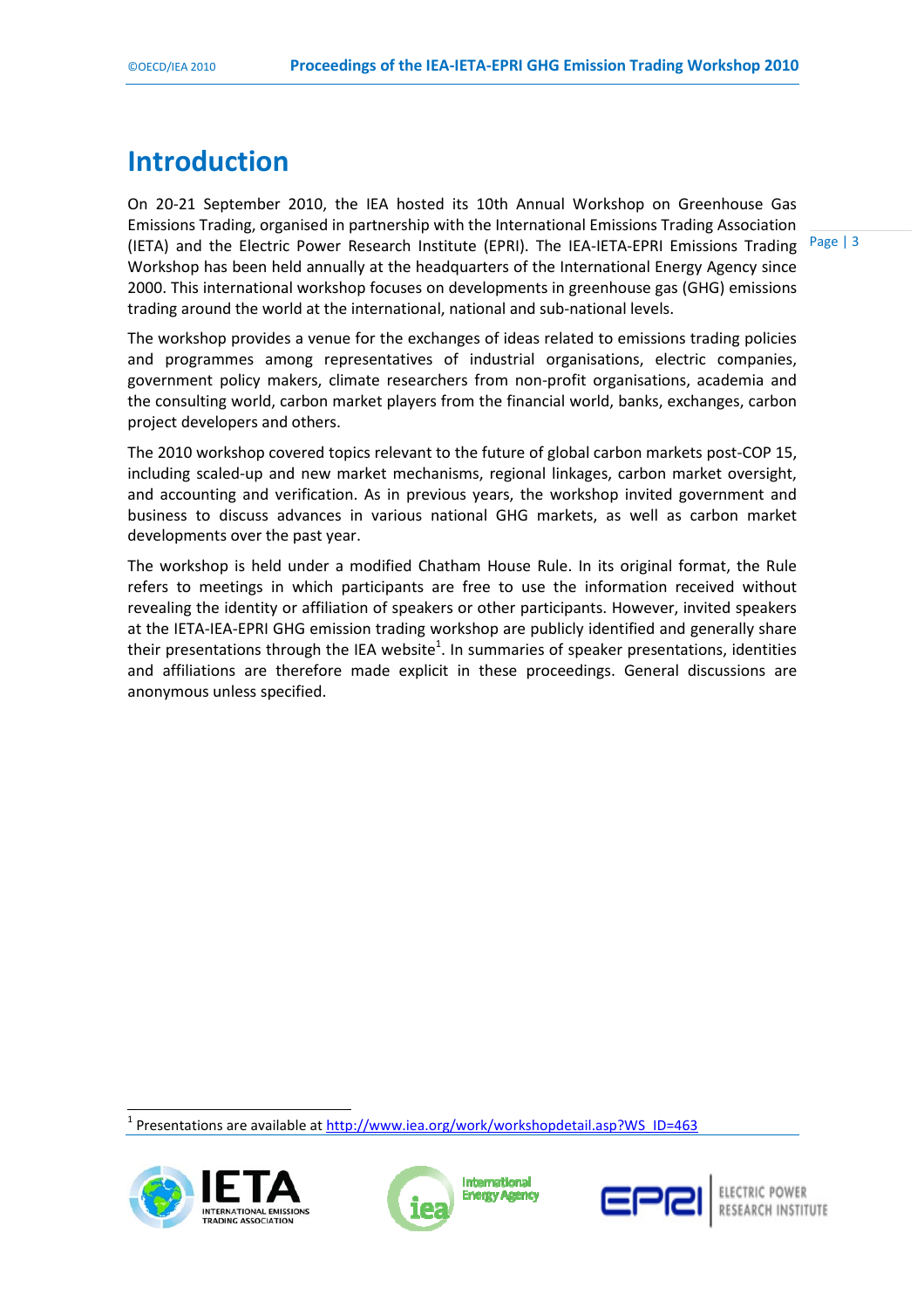## **Opening Remarks**

**Bo Diczfalusy**, Director, Sustainable Policy and Technology, *International Energy Agency (IEA)*

**Henry Derwent**, President and Chief Executive Officer *International Emissions Trading Association (IETA)* 

**Tom Wilson**, Senior Program Manager, Global Climate Research Program, *Electric Power Research Institute (EPRI)* 

### *Session Summary*

Page | 4

Opening remarks placed the workshop in the current context of the ongoing fragmented evolution of global carbon markets. Lack of carbon market development in the United States (U.S.), Canada, and Australia have been disappointing to advocates for a more robust international response to the challenges posed by global climate change. The speakers noted that policies designed to place a price on carbon emissions are now an integral part of energy and climate change policies in a number of countries, and the industrial constituencies in several of these countries are seeking more stable carbon pricing policies as they continue the transition to adopting low-carbon options in their operations.

## **Session 1: Country round-table**

**Phil Sharp**, Chief Executive Officer, *Resources for the Future (RFF)*

**Gylvan Meira Filho**, Visiting Researcher, Institute for Advanced Studies, *University of São Paulo*

**Leila Pourarkin**, Senior Policy Advisor on Global Carbon Markets, *Department of Energy and Climate Change* (DECC)

**Daegyun Oh**, Team Manager, Energy Target Setting Team, Korea Energy Management Corporation, and **Cheon-Hee Bang**, Assistant Manager, Korea Environment Corporation

## *Session Summary*

In this session, invited speakers discussed current and recent country experience with the development of carbon markets. Phil Sharp outlined the failure of the United States to establish a cap-and-trade scheme and potential next steps. Gylvan Filho presented the status of discussions on carbon market development in Brazil. Leila Pourarkin discussed experiences with carbon pricing policies over the years in the United Kingdom (UK). Cheon-Hee Bang and Daegyun Oh explained the ongoing development of new energy intensity trading schemes in South Korea.

**Phil Sharp** pointed out the irony of cap and trade legislation failing to pass the U.S. Senate after passing the House of Representatives, and that as a policy it has been severely wounded after being renamed "cap and tax" by opposition politicians and pundits. Meanwhile, the U.S. Environmental Protection Agency (EPA) continues to move forward to develop greenhouse gas related regulations that will apply to large stationary emitters, and regulations designed to reduce GHG emissions of transportation vehicles. In addition, Mr. Sharp described many other policies that are being introduced and implemented in the U.S. to reduce the nation's GHG







ELECTRIC POWER<br>RESEARCH INSTITUTE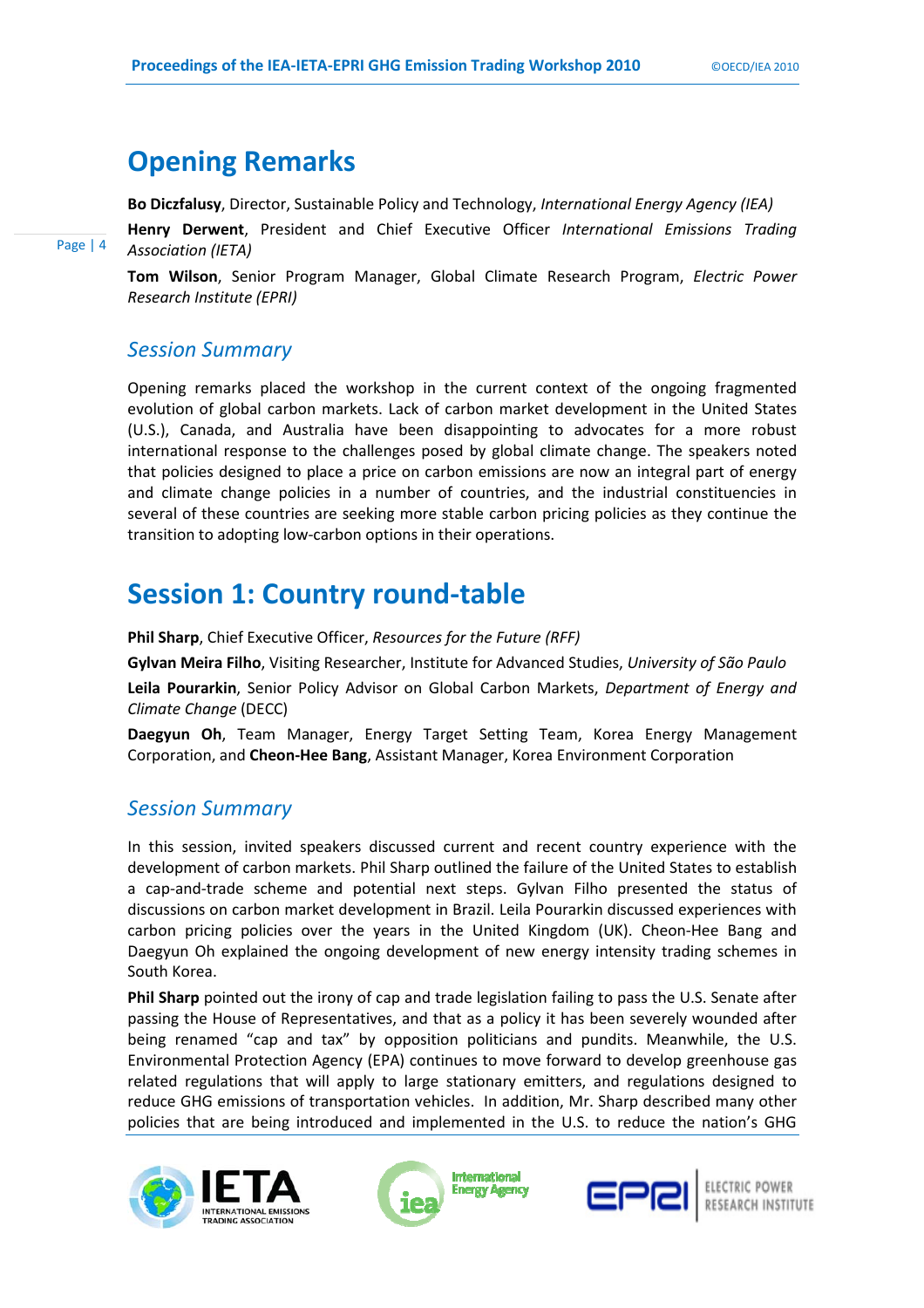against coal-fired power plants; the availability of inexpensive shale gas; mandates for oil and neage | 5 emissions. These include: a range of policies providing tax incentives and stimulus package subsidies for lower-emitting and clean energy development, including nuclear loan guarantees; regulations that will make coal-fired power production more expensive (such as new regulations related to sulphur dioxide ( $SO<sub>2</sub>$ ) emissions and coal ash); vehicle fuel efficiency and appliance standards, as well as a ban on the sale of incandescent light bulbs as of 2014; citizen action gas refineries to purchase and blend ethanol; and the movement of venture capital funds towards efficiency and low-carbon fuels. He added that it may be possible under the U.S. Clean Air Act to establish some kind of carbon trading market, though this would likely be difficult and subject to several restrictions. He also mentioned regional-level trading markets that already exist (*e.g.*, the Northeast Regional Greenhouse Gas Initiative [RGGI]) and others in development (*e.g.*, the Western Climate Initiative [WCI]), and that planning for a more aggressive carbon trading market in California is underway. Companies in the U.S. actively are planning on mitigation and anticipating government action on climate change. Finally, other trading markets that are proxies for  $CO<sub>2</sub>$  are also in development. These include State-level renewable portfolio standards (RPS), some of which will allow for cross-state trading. In the near future, a federallevel RPS or Clean Energy Standard is more likely than a cap-and-trade scheme or carbon tax, and there is some indication that such a standard has both Republican and Democratic support.

Regarding the domestic situation in Brazil, Luiz Gylvan Meiro Filho<sup>2</sup> said that the state of São Paulo had passed a law to reduce its  $CO<sub>2</sub>$  emissions 20% by 2020; given that São Paulo represents 30% of the country's gross domestic product (GDP), this could set a trend. The state sees itself as gaining economically from such a policy in terms of technological development and innovation. At the federal level, action on climate change currently is not on the agenda of upcoming elections. The climate policy situation is unclear; while a law was passed to reduce emissions by approximately 30% below business-as-usual (BAU) levels by 2020, the BAU remains unspecified. At the same time, the government owns the state oil company Petrobas, and as such still looks to recover subsidies for deep water oil exploration. In forestry, the rate of deforestation has decreased dramatically since 2005, and the government is trying to regulate and reduce deforestation further. There is some indication that the government favours action on climate change, including possible implementation of a cap-and-trade programme. Brazil's secretary for economic policy had referred to the draft cap-and-trade law in U.S. Congress as the policy of the future, including the auctioning feature. The Green Party candidate in current elections also is calling for action on climate change, and this may influence other candidates. Internationally, Brazil's position remains unclear. While it favours carbon markets in its submission to the United Nations' Framework Convention on Climate Change (UNFCCC), it also says it does not favour the purchase of carbon credits for compliance by developed countries.

Leila Pourarkin<sup>3</sup> discussed that after 10 years of implementing carbon policy, the UK now is reviewing its experience to see what it can share with other countries interested in designing and implementing climate policy instruments, including markets. The UK currently is working with India on the development of the Perform-Achieve-Trade (PAT) energy-intensity trading scheme. Over the past decade the UK has implemented a variety of climate-related policies, starting from a climate change levy, moving to climate change agreements (*i.e.*, a baseline and credit approach exempting companies from paying the climate change levy) and the UK Emissions Trading Scheme. Eight lessons learned are drawn from these experiences on scheme

<sup>&</sup>lt;sup>3</sup> Presentation slides available at http://www.iea.org/work/2010/et/Pourarkin.pdf







and a Presentation slides available at http://www.iea.org/work/2010/et/Filho.pdf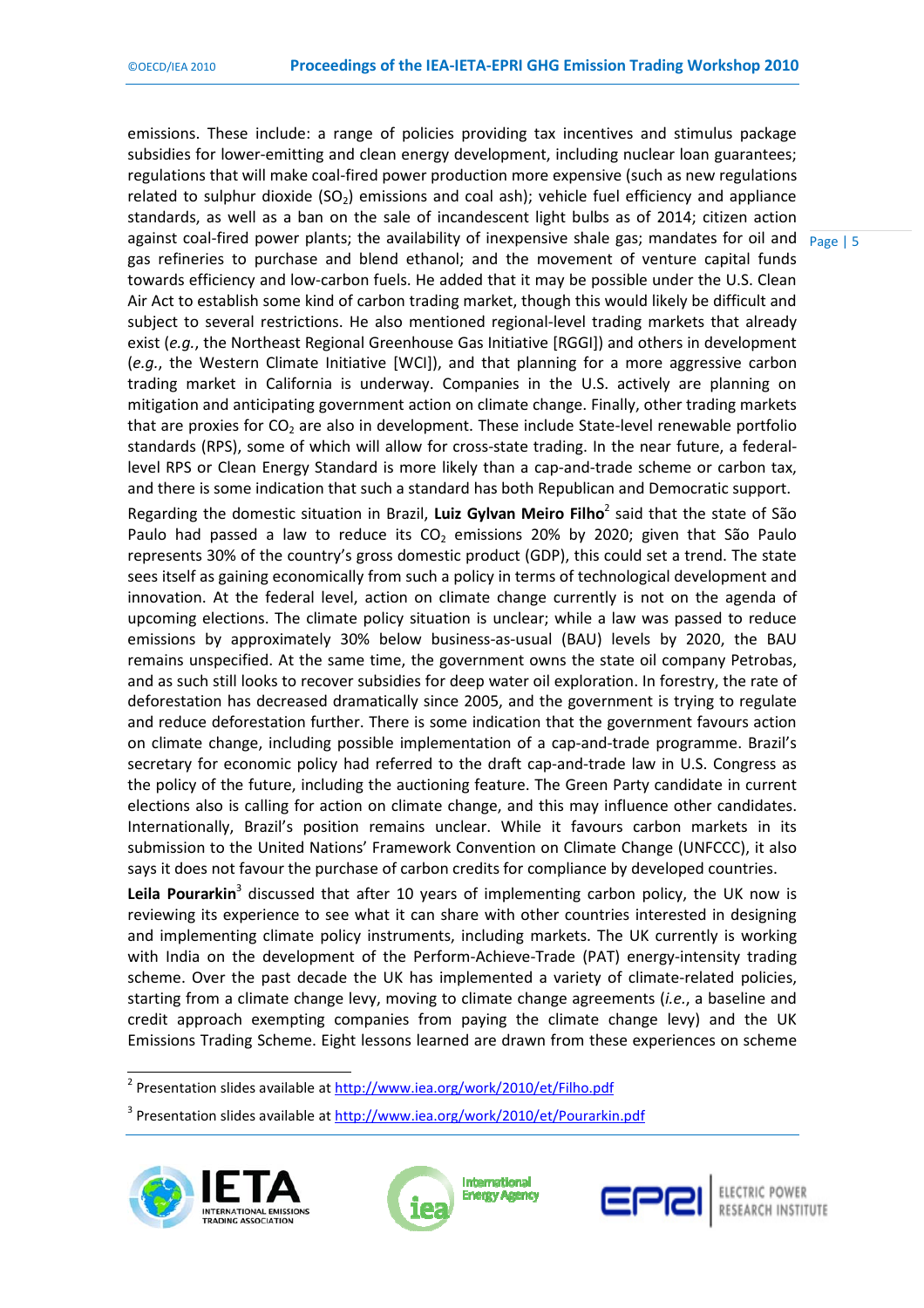design, including ensuring they can flexibly change and improve over time, particularly since it can take time to set the right level of ambition. The latest scheme being implemented is the Carbon Reduction Commitment (CRC), an energy efficiency scheme combining cap-and-trade with a "name and shame" aspect. While there is some overlap between the CRC and the European Union Emissions Trading Scheme (EU ETS), Leila Pourarkin pointed out that UK policies aim to overcome three major gaps: lack of a price on  $CO<sub>2</sub>$ , lack of investment in clean technologies, and the need for behavioural change. So where there is overlap between the two schemes, the intent is for the CRC to target behavioural change and not just a carbon pricing failure. Lack of investment, for example, is also targeted by implementation of a Renewable Obligation scheme and feed-in-tariffs.

Cheon-Hee Bang<sup>4</sup> from South Korea discussed how the move towards a low-carbon society is occurring through the integration of three existing laws: the Energy Act, the Framework on Sustainable Development, and the Law on Climate Change Countermeasures.

Economy-wide, South Korea has a target to reduce GHG emissions by 30% below BAU levels by 2020. The establishment of an emissions trading scheme is stipulated under the Act on Green Growth, and at present a GHG/energy target scheme is being established covering up to 480 entities and 70% of the country's GHG emissions. These are large-scale facilities that should set targets using standards and guidelines developed by the Ministry of Environment. If the targets are met, entities would be assisted through provision of loans and green certificates. Regarding the emissions trading scheme, South Korea is planning a pilot ETS for 2010-12, and currently is examining how the scheme could be designed. It could include buildings and the electric power sector, with an expected market size of about 600 participants. Allocation issues are still being discussed, as is the question of whether GHG emissions offsets should be allowed.

### *Discussion*

During the discussion, Phil Sharp provided more information on the potential for the U.S. EPA to establish a carbon emissions trading programme under the Clean Air Act. While subject to legal challenge, the EPA could do this in three or four different ways. This could involve requiring certain technologies or standards to be met, with State governments being in compliance should they participate in a national trading regime. EPA likely could not sell credits, so would need to give them away, or State governments potentially could lead auctions. It is possible that the Clean Air Act could be further amended by the U.S. Congress with the goal of making it more efficient for the purposes of implementing a carbon trading scheme.

Daegyun Oh specified that details on the introduction of the South Korea ETS, including discussions on competitiveness and leakage concerns with relation to free or auctioned allowances, had not been decided. However, the ETS likely would include the industrial sector, as well as transport, with agriculture potentially included through an offsets mechanism. He added that industry preferred intensity-based GHG emissions reduction goals, while some government representatives preferred absolute emissions targets.

A discussion on competitiveness concerns and environmental goals also took place in this session. Leila Pourarkin agreed the issue was difficult, with moves to a 30% emission reduction target for the EU being combined with free allocation to address these concerns. She added that the UK currently is examining all sectors under risk of carbon leakage, and that a recent report

> **International Energy Agency**

<sup>&</sup>lt;sup>4</sup> Presentation slides available at http://www.iea.org/work/2010/et/korea.pdf



 $\overline{a}$ 





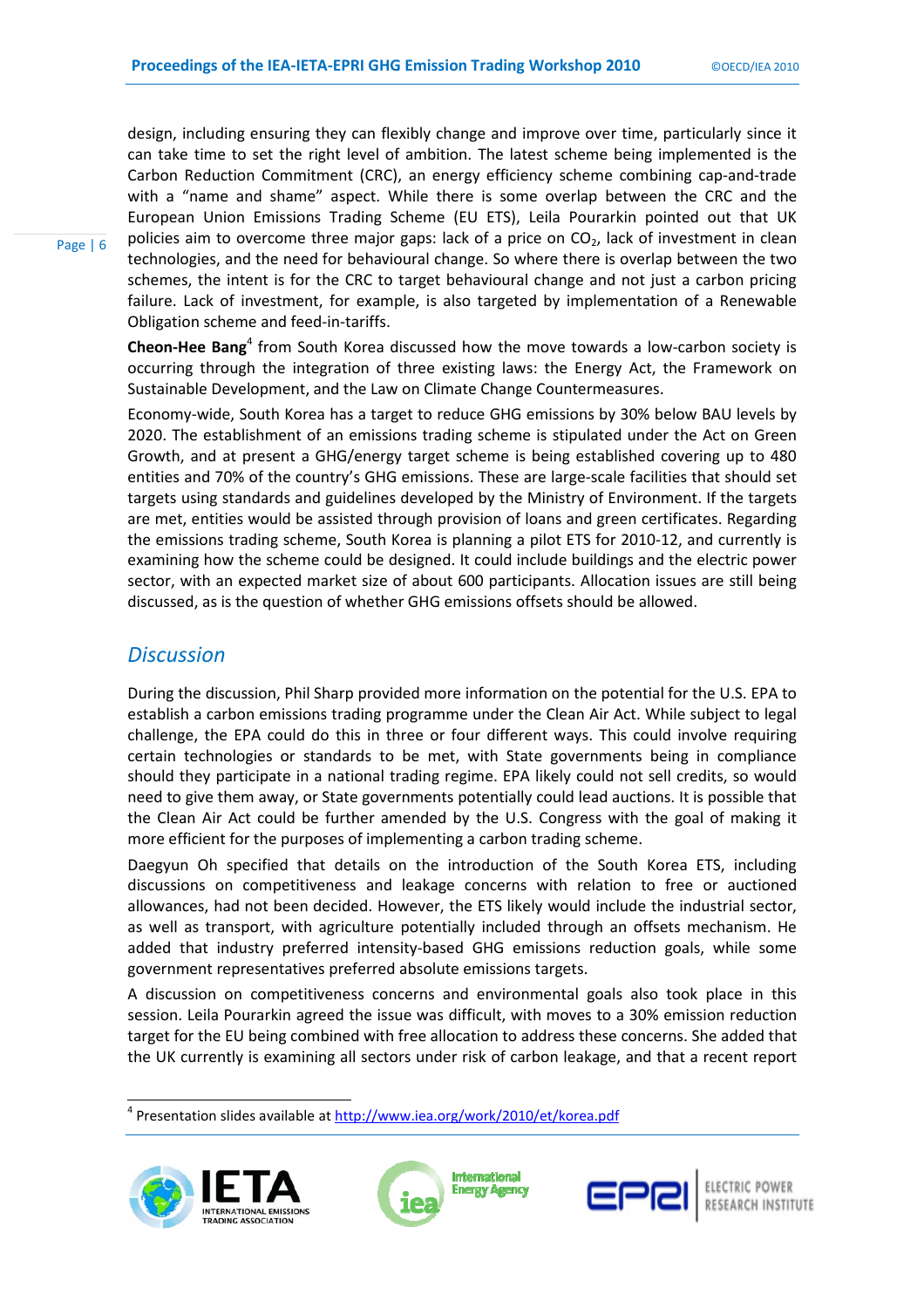on this tended to minimise the risk, although she pointed out that industry did not agree with these findings.

2050, if Annex I countries reduce emissions by 80%, would actually require non-Annex I Page | 7 In response to a proposal that agreement on carbon budgets would be more relevant and fruitful in international negotiations, Luiz Gylvan Filho stated that there was in fact a carbon budget, even though not all negotiators were aware of it. To reduce global emissions 60% by countries to stabilise their emissions at 1990 levels.

## **Session 2: Sectoral/scaled-up/new market mechanisms**

**Henry Derwent**, President and CEO, *IETA* 

**Dan Nepstad**, Senior Scientist, *Amazon Environmental Research Institute* and *Woods Hole Research Center*

**Catherine Martin-Robert**, Climate Change Consultant, *Holcim*  **Joëlle Chassard**, Manager, Climate Finance Unit, *World Bank*

## *Session Summary*

In this session speakers and participants discussed key concepts related to proposed new "sectoral" emission reduction mechanisms such as "sectoral trading," "no-lose" sectoral crediting, and how these potential mechanisms can be designed to encourage private sector investment. This includes establishing the tools needed for new sectoral mechanisms to be used, such as a nested approach to REDD (reduced emissions from deforestation and forest degradation) and market readiness activities.

Henry Derwent<sup>5</sup> of IETA discussed "scaled-up" mechanisms from a private sector perspective, highlighting that the principle issue for these actors is whether they will get paid and when, given that they always have the option of placing capital in alternate investments. Bearing in mind that government subsidies will also come from taxpayers, whether present or future ones, the primary issue with scaled-up sectoral mechanisms is figuring out who is paying and how. In response to questions about what specifically is meant by "scaled-up" mechanisms, Henry Derwent specified this referred to a mechanism that could drive finance to the level considered necessary to achieve climate change objectives at lowest-cost, and bring the necessary level of low-carbon investment in developing countries. This is not the case, he added, under current project-based mechanisms. Scaled-up mechanisms would also require moving away from the notion that every single ton of emissions reductions can be measured.

Dan Nepstad<sup>6</sup> of the Amazon Environmental Research Institute (IPAM) discussed activities underway in Brazil on the design and implementation of state-level REDD+ regimes, using a nested approach for projects. To nest individual REDD projects within state and national-level baselines, credits at these levels will need to be fungible. This kind of holistic approach, he

<sup>&</sup>lt;sup>6</sup> Presentation slides available at http://www.iea.org/work/2010/et/Nepstad.pdf







 5 Presentation slides available at http://www.iea.org/work/2010/et/Derwent.pdf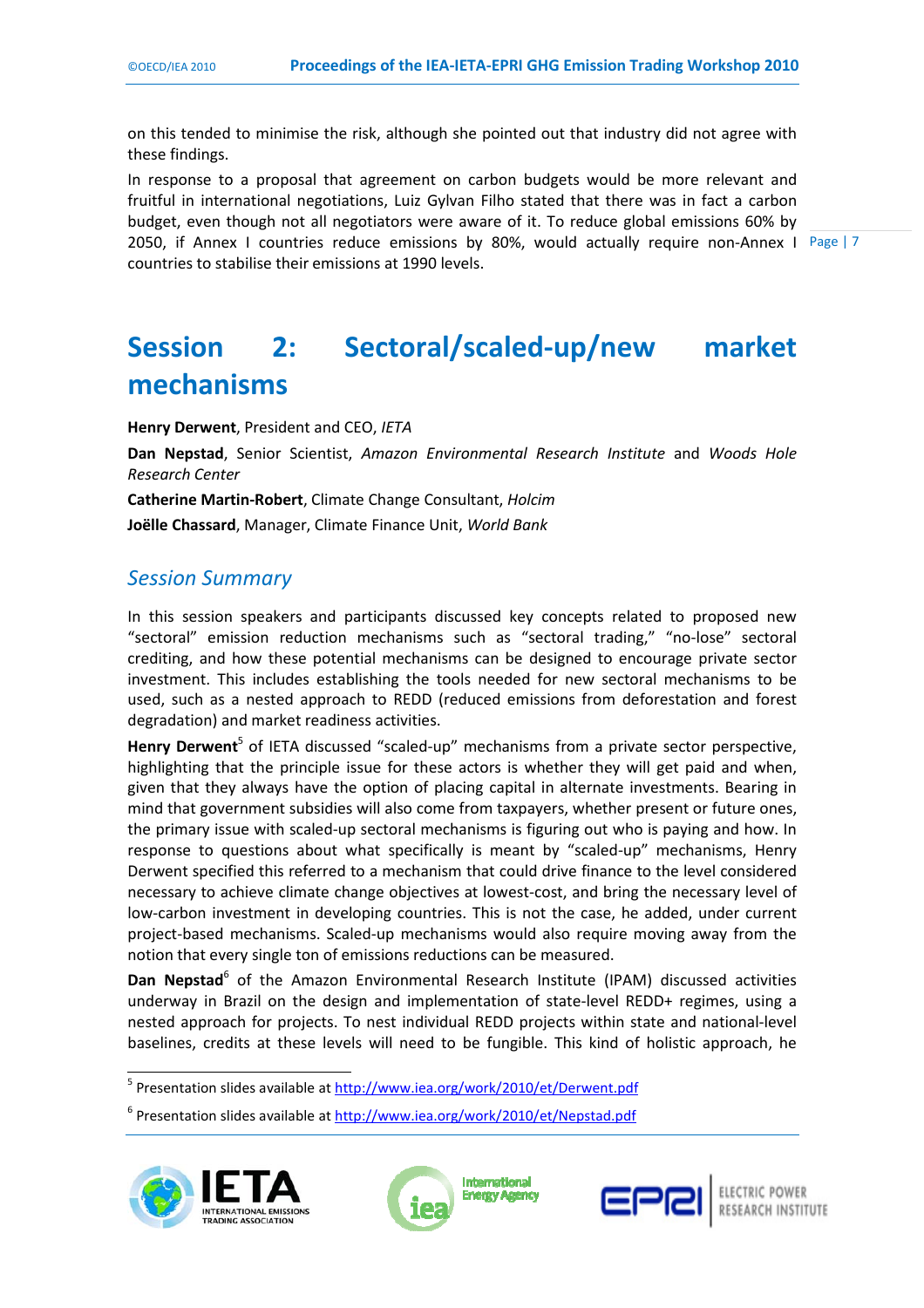argued, could better address the key drivers of deforestation and degradation. In terms of the challenges, Dan Nepstad pointed out that errors in baseline estimation could propagate at each level of the hierarchy (*i.e.*, project, state and national), and that the size of this error could determine the real cost of bringing emissions down. Estimation errors will lead to implementation errors, making the real cost potentially higher than originally considered. In terms of architecture issues on whether to allocate a baseline and sub-allocate, or to build this bottom-up, Dan Nepstad said a hybrid approach – as is occurring in practice – was more likely. He also underlined the importance of buffers or insurance systems to protect carbon projects from failure at the state or national level. States are also quite concerned over how to allocate the benefits from REDD credits. While there is now some consensus and common understanding of what REDD+ is within the UN framework, Dan Nepstad pointed out that demand for such credits in the future is uncertain, as is the question of whether Brazil's already achieved reductions through these activities (1.4 GtCO<sub>2</sub>) would be eligible for crediting going forward. In response to a question on review of baselines, he said that in a nested framework the national baseline needs to remain firm and unvarying, and that the other levels would take on the role of allocating credits and reviewing their baselines.

From Holcim, Catherine Martin-Robert<sup>7</sup> presented a view on new market mechanisms from the perspective of a large industrial firm whose GHG emissions are covered under the EU ETS. The point of these mechanisms is primarily to accelerate emissions reductions, beyond business-asusual. She discussed the many names put forward when discussing new mechanisms, and what they might mean. She asked questions such as: Are no-lose targets akin to a free lunch? What is the difference between sectoral approach, sectoral initiatives and sectoral agreements or benchmarks? She pointed out that under sectoral initiatives, data gathering exercises already have begun, but that efforts are more limited when it comes to actually reducing emissions – beyond the voluntary goals that may exist. For sectoral benchmarking, she expressed the view that Holcim was in favour of different levels for different regions. As a first step for any of these, Catherine Martin-Robert pointed out that it is necessary to know where companies are emitting, what is the distribution of performance, and then to think about how this would evolve, underlining that market mechanisms need to be multi-industry and cover industry subsectors.

Finally, Joëlle Chassard<sup>8</sup> presented the World Bank's perspective on the creation of new GHG emission reduction mechanisms based on their experience working with a variety of countries for more than a decade. She underlined the importance of different country contexts, which must always be kept in mind in designing emissions reduction policies. While the current carbon market system is suffering from a crisis of confidence that must be remedied, she pointed out that the CDM at a project level was still relevant for many countries, while for others a Programme of Activities (PoA) approach may be better. The achievements of the CDM in supporting real mitigation, contributing to technology transfer, and helping build capacity and awareness, must not be ignored. She also highlighted that working with PoAs is raising several institutional and methodological issues, and that it is a fertile learning ground to assess the challenges of scaled-up and sectoral mechanisms. Joëlle Chassard said the need for keeping and building on existing capacity was needed, and that market readiness activities – which currently focus on data gathering and measurement, reporting and verification (MRV) issues – along with

<sup>&</sup>lt;sup>8</sup> Presentation slides available at http://www.iea.org/work/2010/et/Chassard.pdf



Page | 8





nder and the sentetion slides available at http://www.iea.org/work/2010/et/Martin\_Robert.pdf<br>Teresentation slides available at http://www.iea.org/work/2010/et/Martin\_Robert.pdf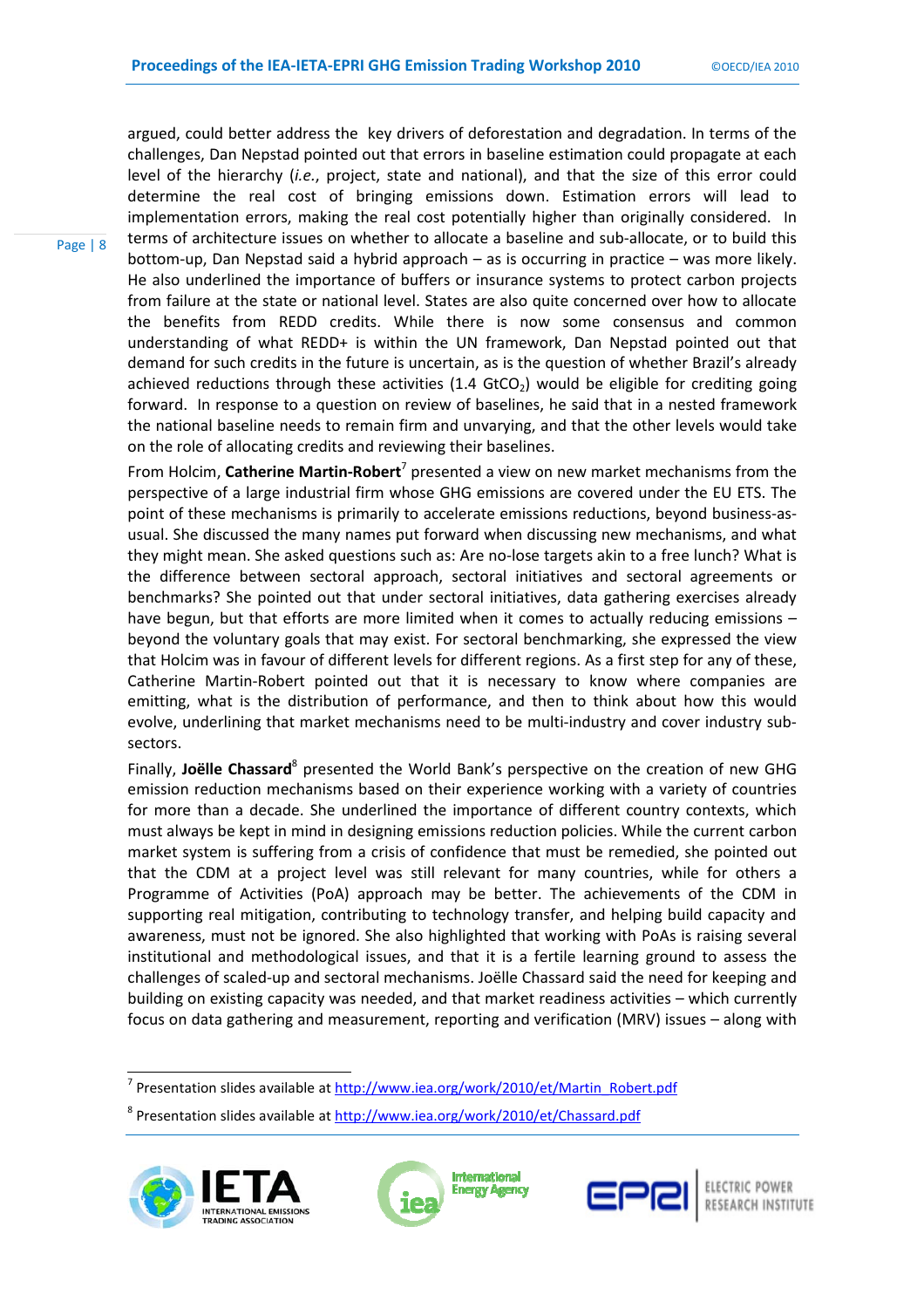an understanding of different country circumstances, is critical to moving market mechanisms forward.

#### *Discussion*

Page | 9

In response to questions, Joëlle Chassard said the CDM currently appeared to be moving backwards, which is a concern as there remains a collective responsibility to provide more countries with access to the CDM. She said the CDM would need to evolve, perhaps significantly, also to meet the needs of least-developed countries. No matter how it evolves, she added the World Bank supported countries thinking about baselines and MRV.

## **Session 3: Carbon market developments**

**Emmanuel Fages**, Head of Market Research, *Orbeo* **Andrei Marcu**, Head of Regulatory Affairs, *Mercuria Trading*  **Keith Regan**, Associate Director, Advisory Services, *Camco* **Francisco (Paco) de la Chesnaye**, Senior Project Manager, Global Climate Change Program, *EPRI* **Pedro Martins Barata**, Member, *CDM Executive Board* 

### *Session Summary*

This session invited speakers to explore carbon market developments over the past year with a focus on interactions between new and existing policies, how investments, including CDM expansion and reform, fit into such evolving structures, and the anticipated future global supply-demand balance for carbon emissions reductions.

Emmanuel Fages<sup>9</sup> of Orbeo presented their revised expectations for carbon markets going forward following Copenhagen. Prior to COP 15, regional markets were expected to expand and use different offset regimes, but still form the backbone of a global market through offsets. Following Copenhagen there is no expectation of carbon markets in the United States, Canada or Australia before 2015. Regionally, the U.S. RGGI market may be turning into a failure, and it is still possible that California's climate change legislation – which would create a market – could be overturned by a referendum on the ballot in November 2010. In the near term, he speculated that the United States was more likely to have a market for renewable energy than for carbon. However, he pointed to some positive developments in countries such as Korea, Japan, Mexico, Brazil, China and Kazakhstan. This may lead to a new bottom-up dynamic, though it would mean a patchwork of carbon markets; while this could have both pros and cons for traders, he suggested it would have more of the latter. While the EU ETS is still moving along, it is doing so slowly. More clarity on the schemes Phase III was good news, but uncertainty remains on certain elements, such as the use of Certified Emission Reductions (CERs). Emmanuel Fages pointed out that clarity was still being sought regarding offset restrictions. He expected "high quality" CERs to be more of those that are considered smallscale at the moment (such as energy efficiency and renewable energy), and excluding industrial

<sup>&</sup>lt;sup>9</sup> Presentation slides available at http://www.iea.org/work/2010/et/Fages.pdf



 $\overline{a}$ 



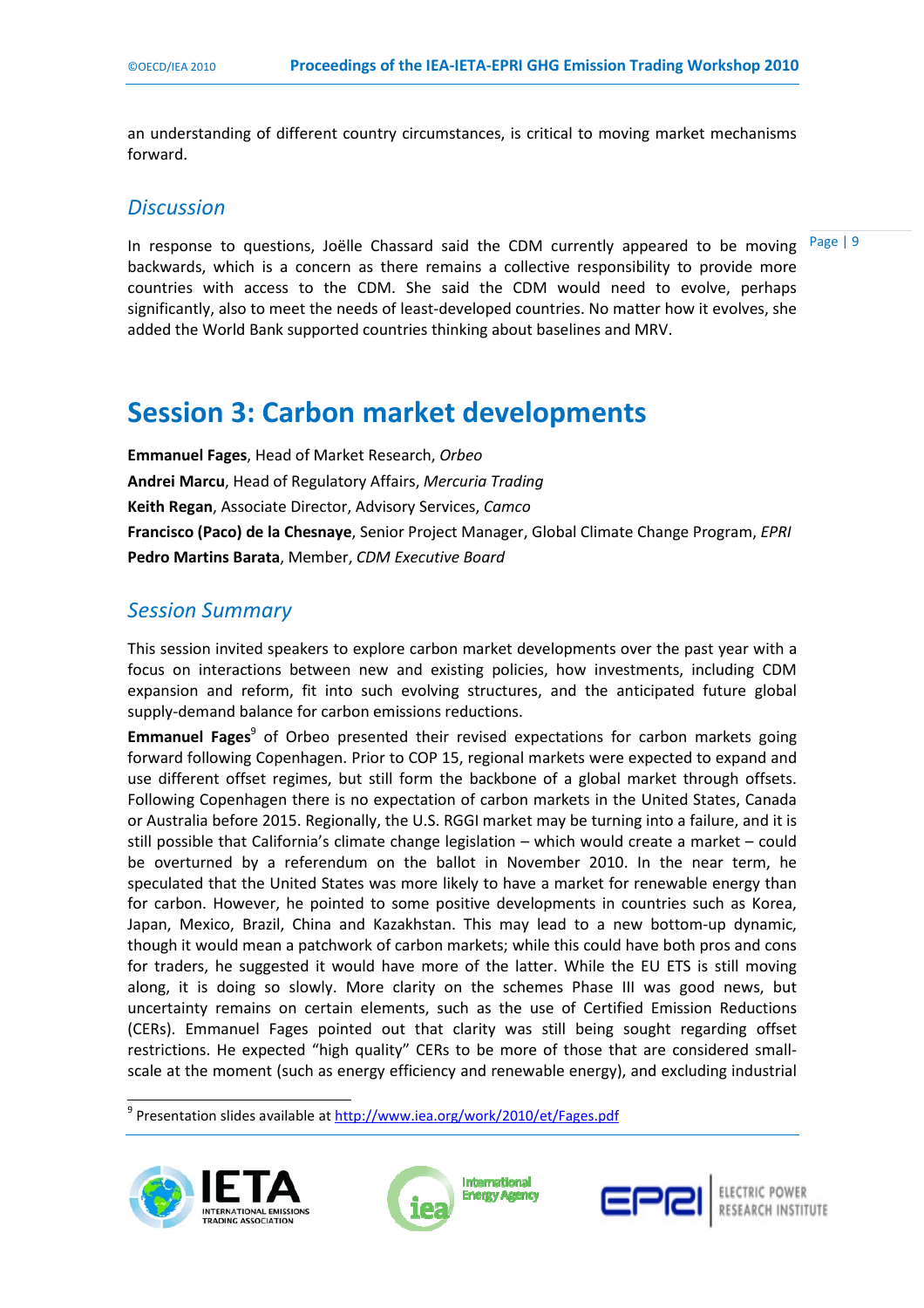gases. As for the price impacts of excluding HFC 23 projects from the CDM – which he added would mean a large swing in supply as these account for half of expected offset volumes – this could be relatively mild, adding three to five Euros/tonne. However, if all industrial gas projects are excluded, this could lead to considerable increases in marginal abatement costs, as these would require changes in industrial processes. He added that carbon markets would still grow in a slow and fragmented manner, alongside other climate-related policy instruments such as taxes and subsidies, energy efficiency and renewable energy markets.

**Andrei Marcu**10 gave the perspective of a trading company, Mercuria, where the carbon desk sits next to those of oil, gas, coal and power, and needs to justify its existence. He said the current environment was disheartening, as markets were out of fashion and need to fight for existence, despite certain national initiatives, such as in India and China. Carbon markets are currently seen as "scandal plagued", and opposed by an unlikely coalition of "Browns" and "Greens". He commended the EU ETS for having changed business culture and focused public attention, but added the scheme was currently not "booming". He foresaw the EU being the only market for a certain amount of time, and as such did not understand its actions to regulate both the demand but also the supply of credits, through qualitative restrictions on CERs. He said a compromise on this was needed, with objective criteria on what asset class is being affected. He also suggested continuity of credit issuance up to the life-time of the installation should be ensured. Andrei Marcu added that Joint Implementation (JI) projects could be making a comeback, due to the CDM's loss of credibility and continued concern over prices. For Cancun, he said a declaration by the Meeting of the Parties to the Kyoto Protocol (CMP) ensuring the continuation after 2012 of market mechanisms, such as the CDM and CER issuance, as well as trading of Assigned Amount Units (AAUs), would be a major step forward. In response to Andrei Marcu's comments on qualitative restrictions on CERs, one participant said including HFC 23 credits compromised the entire carbon market and should not be accepted by the EU ETS if these credits are the result of fraudulent activities.

A policy advisor with Camco, **Keith Regan**11 presented work Camco had been doing with the UK and Indian governments regarding India's PAT energy-efficiency intensity-based scheme, where energy savings are measured in tonnes of oil equivalent (toe). Under the scheme, since energy efficiency serves as a proxy for GHG reductions, a conversion would be necessary before carbon finance can help push reductions further. In terms of determining where domestic effort occurs and carbon finance can begin, he discussed setting the baseline where marginal abatement costs start rising above zero, as this defines additionality. The PAT scheme can set the target in the positively-priced area of the marginal abatement cost (MAC) curve, beyond which further reductions can be eligible for carbon credits. Keith Regan argued in favour of intensity-based targets as these avoid double-counting issues and can include power generators who do not make a windfall profit upstream if they achieve downstream energy savings. Intensity targets are also more appropriate for developing countries, as they allow for growth and are also advantageous where there is uncertainty over whether economic growth will be higher or lower than expected. The PAT scheme's intensity-based system allows for greater reduction when growth has been over-estimated. When asked whether an intensity-based scheme was administratively more costly to establish than an absolute "hard" cap, he responded that while not devoid of transaction costs, an intensity-based scheme still had lower costs than a projectby-project system.

<sup>&</sup>lt;sup>11</sup> Presentation slides available at http://www.iea.org/work/2010/et/Regan.pdf







RESEARCH INSTITUTE

Page | 10

<sup>10&</sup>lt;br><sup>10</sup> Presentation slides available at http://www.iea.org/work/2010/et/Marcu.pdf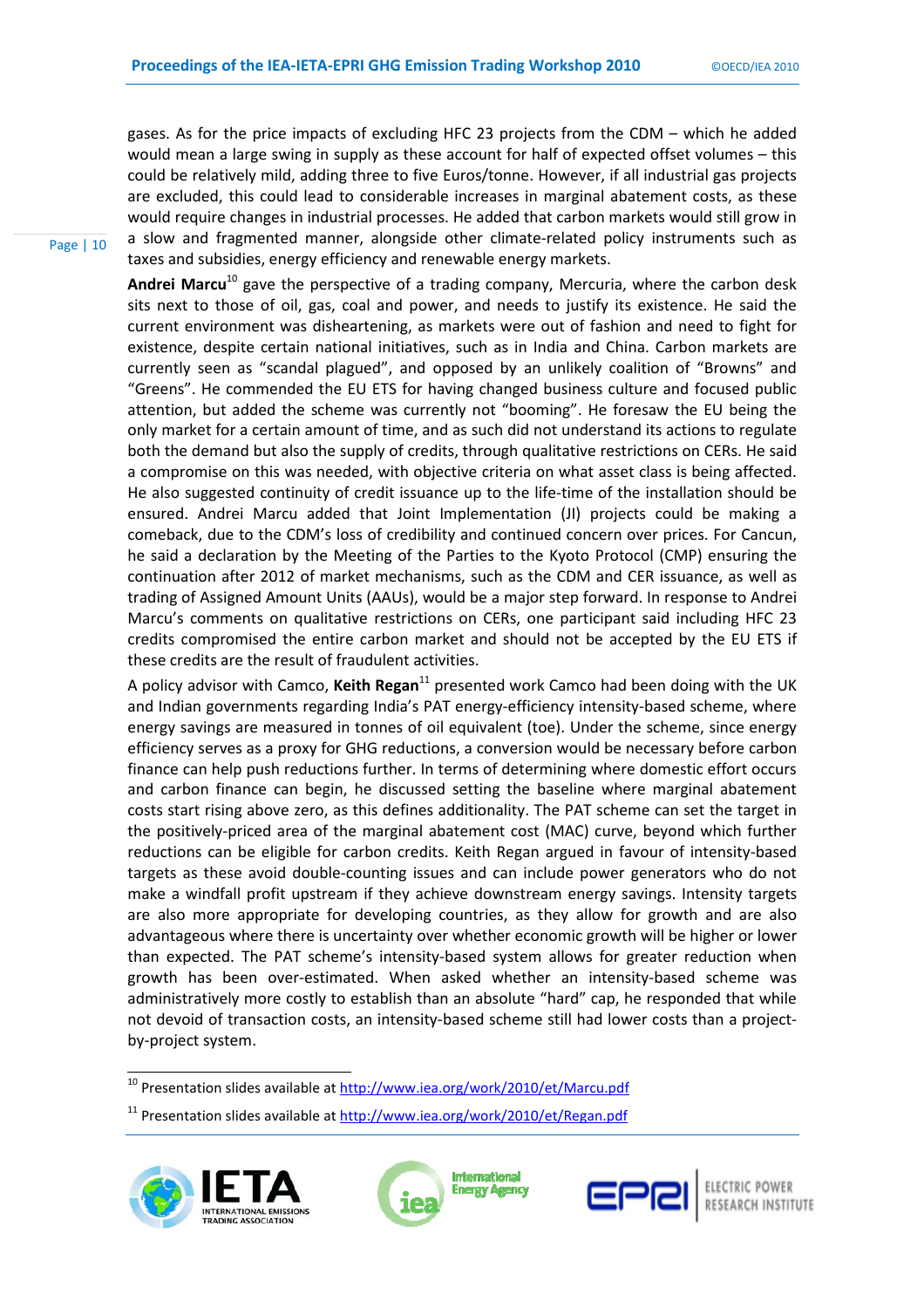(H.R. 2454) only passed the House of Representatives because of offsets, as these significantly  $\frac{P\text{age}}{11}$ **Fransisco de la Chesnaye**<sup>12</sup> of the Electric Power Research Institute (EPRI) presented preliminary modelling work being developed in co-operation with Natsource on the potential future market supply of offsets, that is designed to take into account domestic emission targets and mitigation actions in developing countries, as well as offset delivery risks and transactions costs. He started by explaining that the issue was critical for the United States, where the Waxman-Markey bill lowered the expected future price of  $CO<sub>2</sub>$  reductions under the scheme, from approximately USD 120/tonne to USD 38/tonne in 2030. He said the research team found that adjusting the potential economic supply of offsets to account for domestic targets and mitigation actions in host countries, along with delivery risks and transactions costs, leads to one-third to one-half of the offset supply originally estimated. Globally, this can be expected to drive up the price of carbon emission offsets. Thus, balance is needed between achieving a lower domestic price for emission reductions, while getting developing countries to take on actions and participate in the carbon market. Following the presentation, a participant said the results were somehow intuitive, that as reduction goals increase globally, mitigation actions would need to move up the marginal abatement cost curve and so the carbon price would be expected to increase. He added that policymakers would need to communicate that achievement of mitigation goals will be more expensive than previously thought. Fransisco de la Chesnaye responded that such international issues currently were not a concern for the U.S. House of Representatives, which simply wanted to pass whatever legislation it was able to pass (H.R. 2454), meaning legislation that should have a minimal impact on consumers. In response to a question on how the MAC curve should be adjusted for national pledges by developing countries, Fransisco de la Chesnaye responded that this had been done quite simply in the illustrative example discussed. The national commitment was translated into an absolute number in terms of required GHG emissions reductions. Further, it was assumed that all lowest-cost options would be undertaken by the country itself, so these were removed from the MAC curve. The remaining part of the curve was taken as actions and corresponding emissions reductions that potentially could be rewarded through the sale of offsets in the international carbon market.

**Pedro Martins Barata**, member of the CDM Executive Board (EB), negotiator for the EU in UNFCCC talks and for Portugal on the EU ETS, shared his personal views, looking back at the development of and conversation about market mechanisms within the UNFCCC. He expressed disheartenment at the approach being taken by developed countries in selling their view of the world and of market mechanisms. He said an overreliance on MAC curves as a policy prescription may convey the inadequate message that policy choices ought to be solely driven by the least-cost of  $CO<sub>2</sub>$  mitigation, when there is much more at stake in developing countries than climate change policy. He added that the EU does not follow MAC curves in policy choices, but looks at a range of options and other factors come into play in EU negotiations. He said that discussions on "scaling-up" market mechanisms and "sectoral" mechanisms remain just as unclear as they were a few years ago. Basic issues remain unresolved by the templates put forward, such as: What are such a scheme's clear objectives? Where is data going to come from? How can we set an objective and can we do it globally? Where is the engagement with industry in developing these concepts? He added new mechanisms would not necessarily avoid the pitfalls of the CDM. The countries that should be around the table to discuss markets within the UNFCCC are not coming, and those who do participate are there because they fear the CDM is ending and they want to be on the next boat. An agreement on CDM, that was not perfect but included substantial progress on certain issues, was made a year and a half ago, and the EB or

<sup>12&</sup>lt;br><sup>12</sup> Presentation slides available at http://www.iea.org/work/2010/et/de\_la\_Chesnaye.pdf







ELECTRIC POWER **RESEARCH INSTITUTE**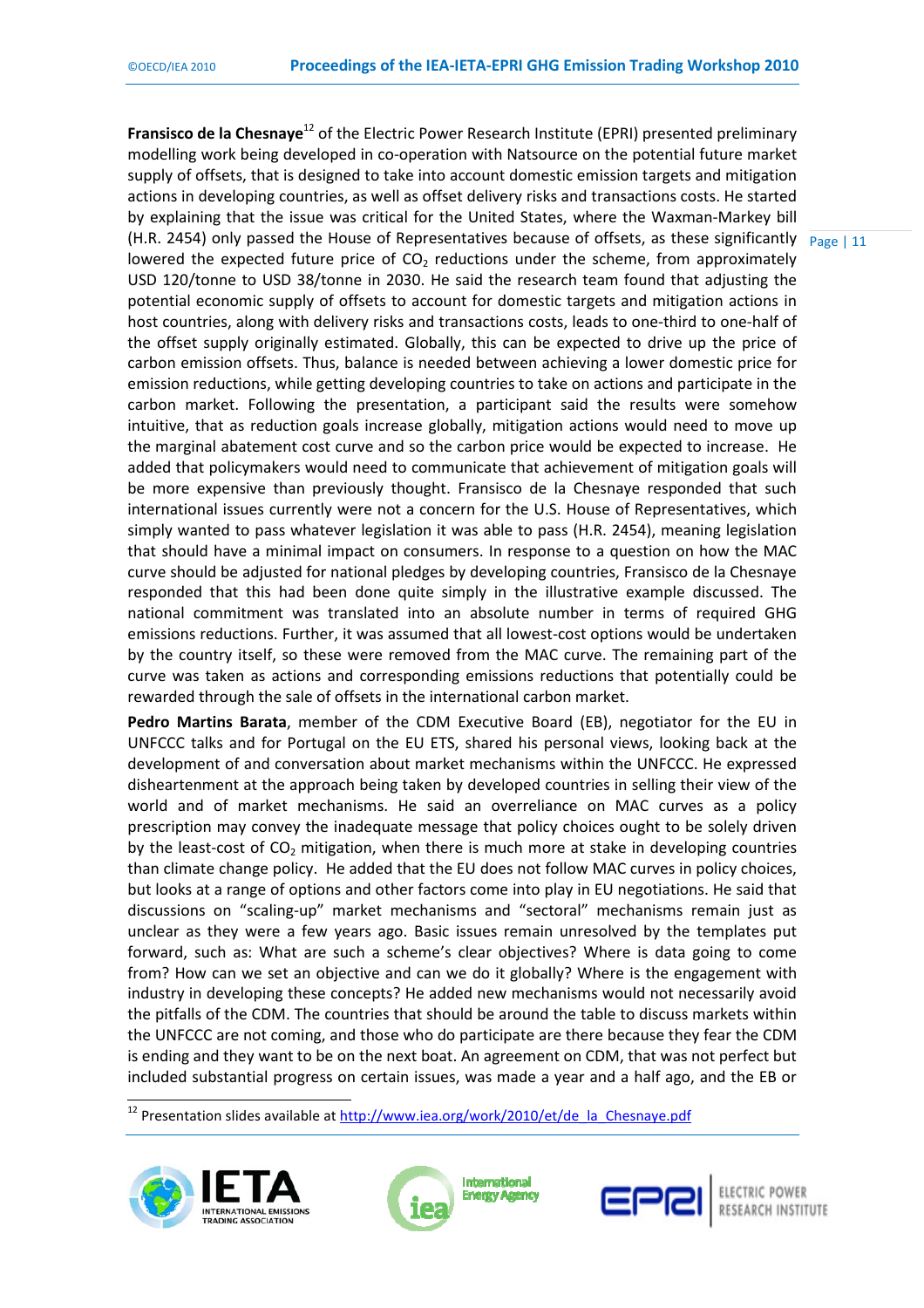CMP have acted on nearly all these issues. While a lot of work has been undertaken and guidance provided, progress has not been forthcoming because the CDM EB has not managed hyper-sensitive issues very well, such as on certain renewable energy projects and most recently on the HFC 23 controversy. He specified that on HFC 23 the CDM EB was examining a methodological controversy, not a political issue. The CDM remains the only game in town, and Pedro Martins Barata argued that painting it in a more positive light and remembering what it has achieved would be beneficial. Regarding a comment on the possibility of retreating back to a world of linked carbon markets and bilateral agreements, he said this risks losing the fundamental aspect of the common accounting framework used under the Kyoto Protocol. Without an international framework, it is hard to get international comparison and linking.

## *Discussion*

Participants then discussed the issue of CDM projects related to the industrial gas HFC 23. Some lamented that it had become such a polarised subject, with speaking out either for or against it precluding discussion between two different points of view. A European country official said he felt it was in the EU's right not to accept CERs from such projects after 2012, and that doing otherwise could also be seen as subsidising large-scale industry in China and India. Another participant said that the HFC discussion should not confuse the policy issue of the significant carbon rent, a negotiation issue, and the accusation of gaming, fraud or unrealistic baselines, which is a technical issue. A participant said the beauty of the CDM was that it was elegant and technology neutral; while some technologies may now be considered too "rich", this is probably not a matter for the CDM Executive Board.

On U.S. policy, a participant from the United States added that while criticism and pressure is welcome, others must acknowledge that the U.S. has made a U-turn on climate policy. Congress came close to having the most ambitious policy whereas before there had been no ambition; while they have failed in this, they have not given up. He expressed scepticism that sectoral mechanisms, which are yet-to-come, would deliver the necessary volumes for the U.S. in a timely manner. He also expressed concern over double-counting of domestic reductions in developing countries and offsets, now that many of these countries have their own targets. On the latter issue, someone mentioned the integration of Eastern European countries in the EU ETS could provide precedence, while another added the result had been an end to JI projects.

## **Session 4: Linkage – regional focus**

**Damien Meadows**, Head of International Carbon Market, Aviation and Maritime Unit*, DG Climate Action, European Commission*

**Tony Brunello**, Partner, *California Strategies LLC,* previously Deputy Secretary for Climate and Energy, *State of California, Natural Resources Agency*

**Rob Fowler,** Executive Advisor, Low Carbon & Sustainability, *Booz & Co*.

**Eisaku Toda**, Director **-** Market Mechanism Office*, Ministry of the Environment, Japan* 

**Helle Juhler-Verdoner**, Vice President - Global Affairs, Power & Environmental Policies, *Alstom Power*







RESEARCH INSTITUTE

Page | 12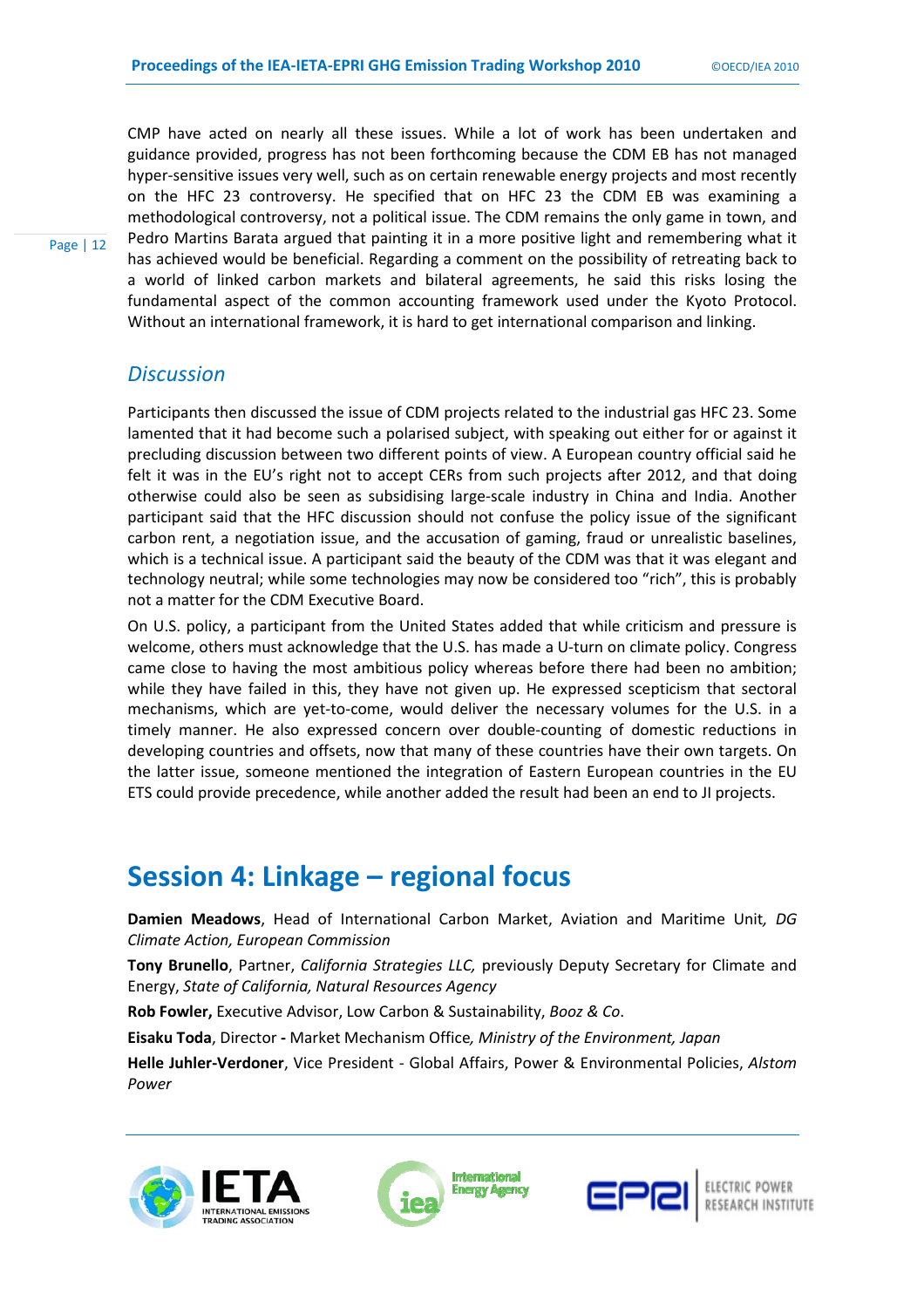## *Session Summary*

and other nations to develop compliance-quality REDD-based offsets; 2) Bilateral linkages Page | 13 This session explored evolving supra-national carbon market linkages that are developing rapidly today in different parts of the world, including: 1) The Governor's Climate and Forest Taskforce (GCF) that seeks to link together several U.S. States with States in Brazil, Indonesia evolving between Japan and other nations to develop GHG offsets; 3) Ongoing evolution of "linking" policies in the EU ETS; and 4) Evolving linkage between Australia and New Zealand in the design and implementation of their national  $CO<sub>2</sub>$  cap-and-trade programmes.

**Damien Meadows**13 of the European Commission said linked schemes had for a long time been seen as the way of building a broader market, not least as since the Kyoto Protocol doesn't solve issues such as allocation between different sectors. Carbon markets cannot be complete just with the Kyoto structure, and proper accounting systems are needed for linked systems. Damien Meadows pointed to aviation's inclusion in the EU ETS as quasi-linking, since it allows flights from countries taking actions addressing the sector's emissions to be carved out of the ETS. He pointed out that both the Waxman-Markey and Kerry-Lieberman bills in the U.S. Congress also covered aviation emissions. Current EU legislation keeps the EU ETS going until the 2050s without amendment, and also allows for linking with other schemes both nationally and subnationally. The EU ETS is also currently the major source of demand for international offsets, representing 2.5 billion tonnes of potential demand. Responding to a question on whether the ETS would consider the use of voluntary market credits, Damien Meadows responded that there was no consideration of linkage to voluntary markets. On REDD, he specified that Member States under the current legislation that they should were requested use revenues from the auction of allowances to fund REDD activities. While in the long term the carbon market could potentially play a direct role to address deforestation, various issues would need to be solved first; right now the EU carbon markets are producing public money which can be used for such activities, which is a more appropriate option.

**Tony Brunello**<sup>14</sup>, representing the California Governor's Climate and Forest Taskforce (GCFT), discussed the potential use of REDD-based credits in California's future carbon trading scheme. The GCFT is led by 16 provinces / states around the world, which represent approximately onethird of the world's tropical forests. Under California's current climate law (AB-32), provisions for reaching the economy wide emissions reduction target of 20% below 1990 levels by 2020 includes an emissions trading scheme. The development of the scheme is focussed on nesting, as California is expecting a U.S. nation-wide scheme and wishes to align with this in the future. States all over the world are now developing REDD projects, addressing distribution of credits and other issues. REDD credits from these activities are expected to play an important role in California's cap-and-trade programme, even though the overall California carbon market is expected to be relatively small. California hopes its evolving carbon emissions trading programme and the inclusion of REDD-based credits in it will act as a model for other nations and states considering development of carbon compliance systems. How REDD will be incorporated into the ETS is currently being considered. Tony Brunello also pointed out that funding is needed to develop REDD programmes in the interested states and provinces that are part of the GCFT.

<sup>&</sup>lt;sup>14</sup> Presentation slides available at http://www.iea.org/work/2010/et/Brunello.pdf







ELECTRIC POWER RESEARCH INSTITUTE

<sup>13&</sup>lt;br><sup>13</sup> Presentation slides available at http://www.iea.org/work/2010/et/Meadows.pdf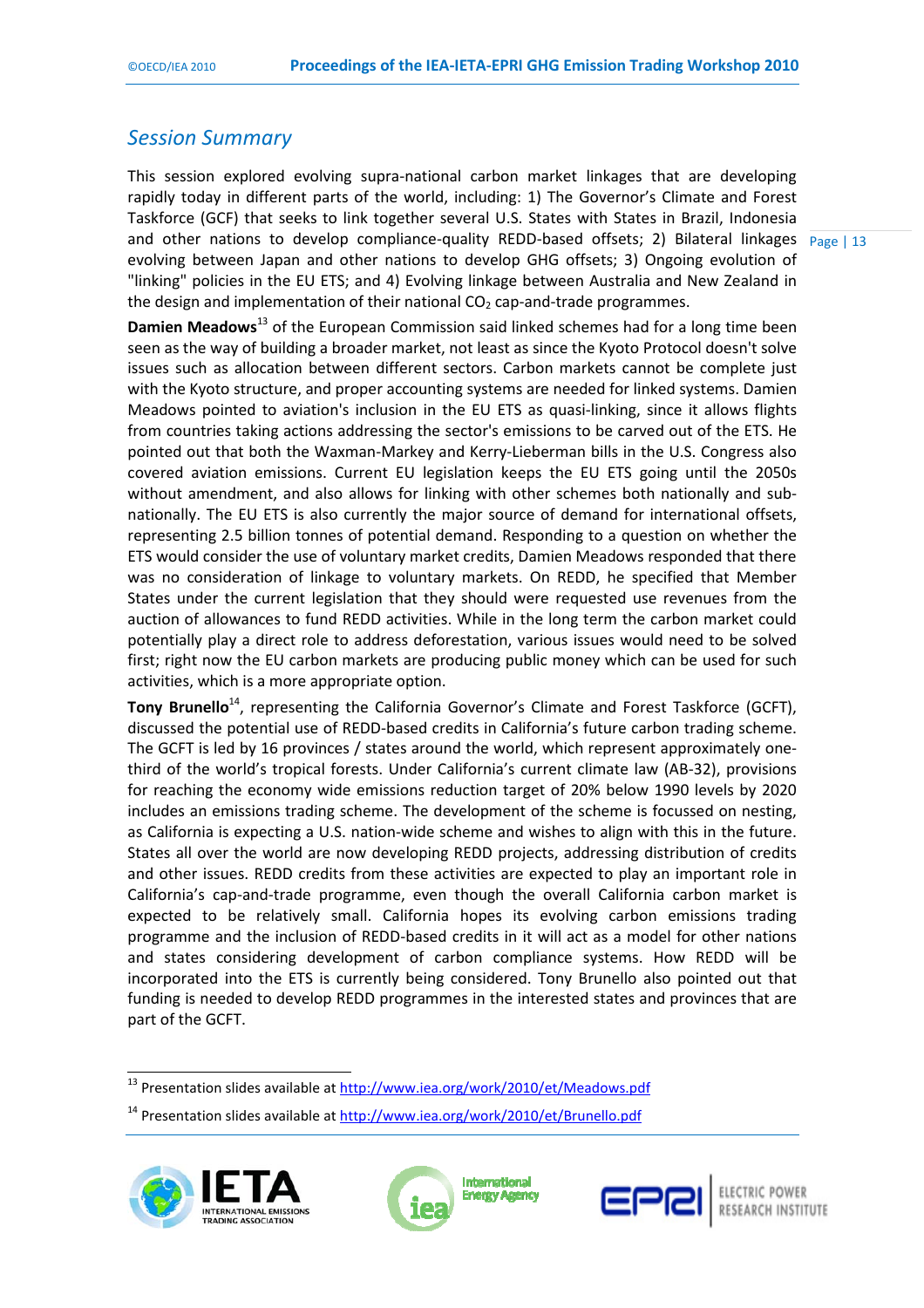**Rob Fowler**15 from Booz & Company discussed the potential to link the New Zealand emissions trading scheme and a future Australian Carbon Pollution Reduction Scheme. Given the small size of these markets and the closeness of their economies, the schemes are designed to be linked as a means to save on cost and increase the liquidity of the market. New Zealand's scheme covers all sectors, as Australia's was meant to before it was defeated in recent parliamentary action. Certain elements will be needed to make linking possible, including consistency in objectives, technical design features and timing of reviews. Export restrictions, price caps, the treatment of "Kyoto units" and the commencement of phase-in periods are seen as potential barriers to linking between the two schemes.

**Eisaku Toda**16 from Japan's Ministry of Environment presented on the status of current discussions on a mandatory national domestic emissions trading scheme for Japan, including a new bilateral domestic offset programme. He then said Japan was cautious about directly linking to other schemes, emphasising that the purpose of this evolving ETS is to achieve domestic GHG emissions reductions. However, Japan is considering developing new bilateral and multilateral offset schemes, and is conducting feasibility studies on pilot projects and MRV provisions, including on how to avoid double-counting. These new mechanisms would build on Japan's experience with the CDM while avoiding its problems, including not being able to support mitigation activities that use technologies Japan favours, which in some cases are commercially viable yet remain underused. Eisaku Toda added it was important that these new offset mechanisms have a high level of integrity so as to be accepted by the international community.

Finally, Helle Juhler-Verdoner<sup>17</sup> of Alstom provided the perspective of a large-scale industrial technology provider on regional linkages. Explaining that Alstom supplied major equipment for 25% of the world's installed power generation capacity, Helle Juhler-Verdoner said carbon markets were part of the solution to incentivise the massive investment needed to shift to a low-carbon energy system. A single, strong price on carbon emissions was the best option for a global technology provider like Alstom. Linkage of regional systems and global acceptance of offsets into these systems could also provide the needed price signal. In the absence of such signal, she pointed out that alternative funding sources and/or regulations would be required to get the level of low-carbon investment needed.

<sup>&</sup>lt;sup>17</sup> Presentation slides available at http://www.iea.org/work/2010/et/Juhler\_Verdoner.pdf



 $\overline{a}$ 

Page | 14







<sup>&</sup>lt;sup>15</sup> Presentation slides available at http://www.iea.org/work/2010/et/Fowler.pdf

<sup>&</sup>lt;sup>16</sup> Presentation slides available at http://www.iea.org/work/2010/et/Toda.pdf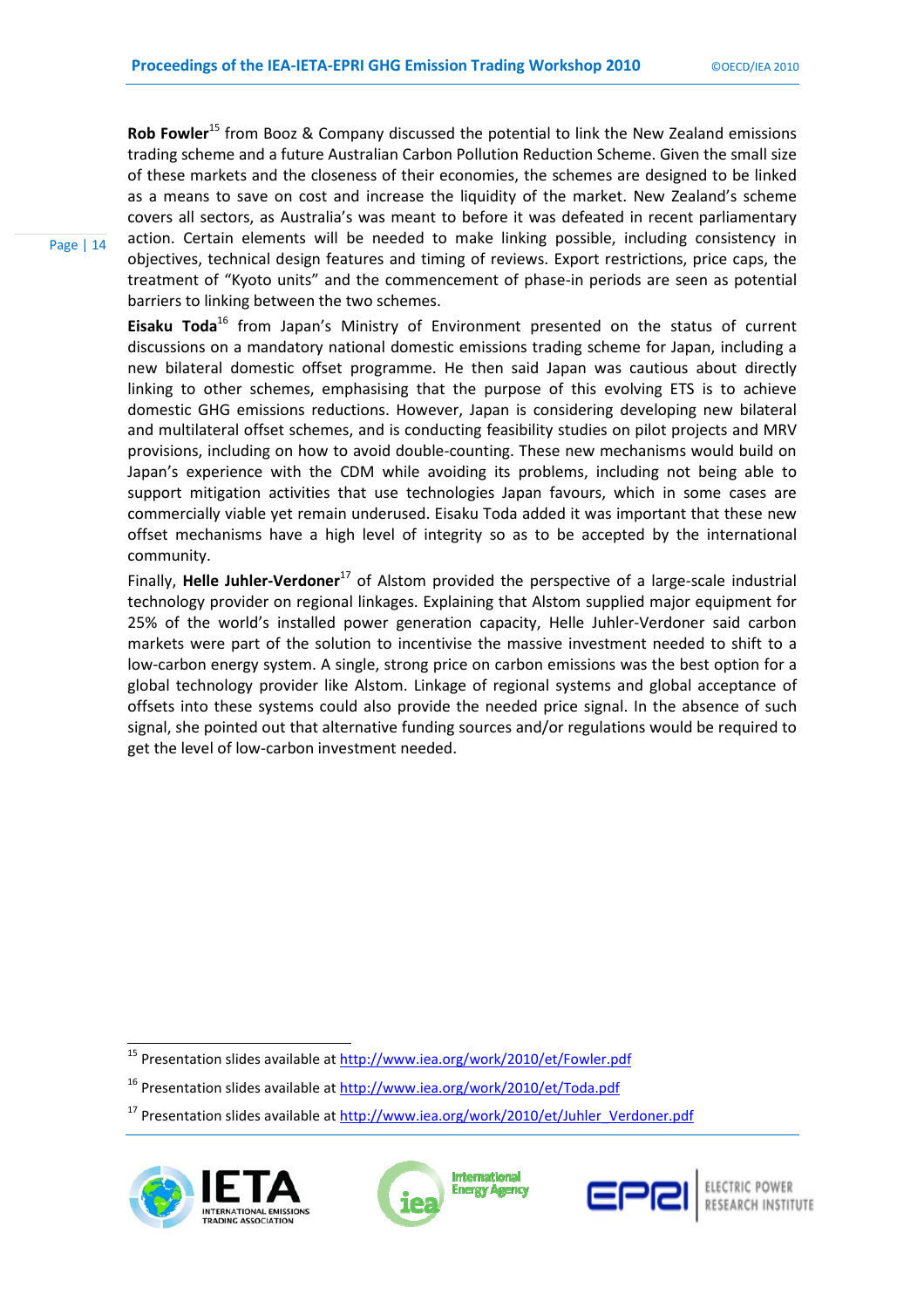## **Session 5: Carbon market oversight**

**Joost Pauwelyn**, Professor of International Economic Law and WTO Law, *The Graduate Institute, Geneva* 

**Doaa Abdel-Motaal**, Counsellor, Office of the Director-General, *World Trade Organisation*

Page | 15

**Aurélien Tignol,** Policy Advisor, Carbon Market Division, *French Ministry of Ecology, Energy and Sustainable Development* 

**Craig Pirrong**, Director, Global Energy Management Institute, *University of Houston*

**Yvon Slingenberg**, Head of ETS Implementation and Acting Head of the Benchmarking Unit, *European Commission*

## *Session Summary*

This session explored two elements related to carbon market oversight: (i) The definition of carbon allowances and derivatives, as this will affect their treatment under international trade rules; and, (ii) ideas and needs related to carbon market oversight mechanisms.

**Joost Pauwelyn**<sup>18</sup> of the Graduate Institute explored the nature of carbon allowances and credits, how these could be impacted by World Trade Organisation (WTO) and other international rules, and how legal classification had an impact on the ways in which allowances and credits could be regulated. He clearly distinguished between the issue of trade in goods and embedded carbon, and that of trade of and/or investment in carbon credits, specifying he would discuss the latter. Since a carbon credit does not fall into any predetermined legal classification, he suggested the aim was to determine what level of protection was sought for these instruments, and then to "reverse engineer". Depending on whether protection was sought in regards to private parties, the government, or financial market regulation, carbon credits could be more appropriately classified as a government authorisation or a tradable asset; in the latter case it is considered a property and subject to property rights.

In terms of WTO coverage, this could apply to cross-border trade of carbon credits, and once again different regimes and restrictions would apply should these be considered "goods" and thus fall under the General Agreement on Tariffs and Trade (GATT) or a "service" or even a "financial service" and fall under the General Agreement on Trade in Services (GATS).

Responding to Joost Pauwelyn's presentation, **Doaa Abdel-Motaal** of the World Trade Organisation provided some insight into the nature of oversight the WTO could provide. She clarified that such oversight would apply to situations of government intervention in the carbon market and ensuring equal treatment in these cases. She suggested this role would become more important once emissions trading schemes are linked, and underlined that there were many other oversight issues the WTO could not provide, such as to ensure efficiency, and rule on questions of ethics and fraud. Doaa Abdel-Motaal said the carbon market could most closely be compared to financial markets, an area where there is a large gap in global governance. However, the WTO would not be able to provide guidance on international accounting standards, for example. In terms of areas where the WTO could have a stronger role, she suggested GATS could cover: brokerage and financial services in countries that have taken

<sup>18&</sup>lt;br><sup>18</sup> Presentation slides available at http://www.iea.org/work/2010/et/Pauwelyn.pdf





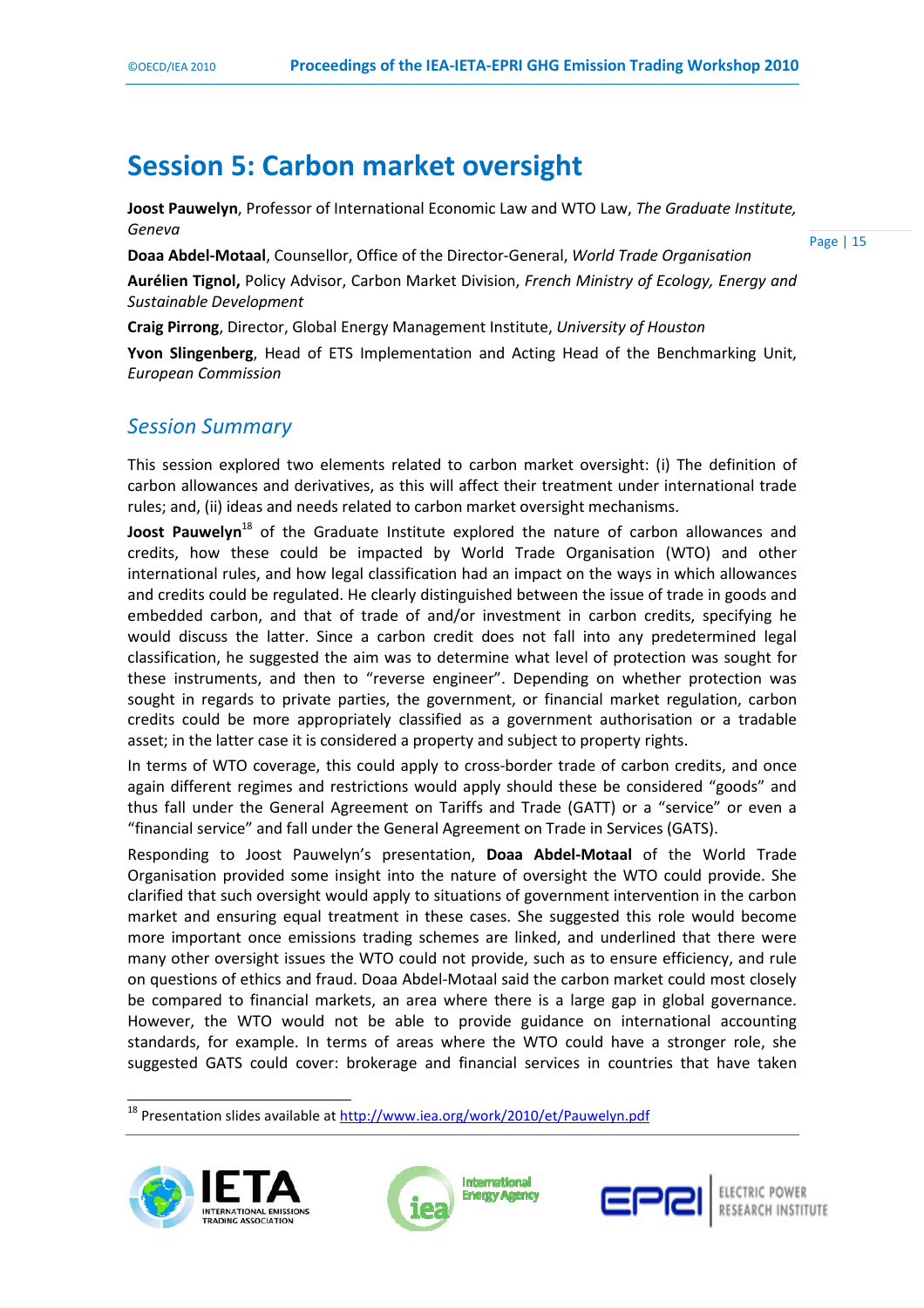market access commitments; border-tax adjustments; permit allocation and whether this could be considered a subsidy; energy subsidies; export restrictions; and how energy efficiency standards are applied. Doaa Abdel-Motaal said that no matter how carbon credits are eventually classified legally, the WTO does not normally operate in a legal vacuum, and would look to existing international environmental rules and guidance – including any provided within the UNFCCC – if and when it rules on such issues. She also reminded participants that environmental exceptions exist in WTO rules and suggested that the carbon market community decide what it would like the WTO's role to be in this area.

Following her intervention, **Aurélien Tignol** from the French Ministry of Ecology and Sustainable Development presented some findings from the Prada report on the oversight of carbon markets<sup>19</sup>. He underlined that carbon markets were not completely unregulated, as roughly 50% of credits are traded on exchanges and thus regulated as financial services. However, spot and over-the-counter (OTC) credit transactions are not currently regulated, and the Prada commission sees this regulatory gap as a problem. The Prada commission proposed three options to address this issue: to extend financial regulation to cover the entire carbon market; to create a new framework for this part of the market in addition to financial regulation; or to elaborate a new, integrated framework that would cover the entire market, from derivates to OTC. The commission favoured the latter option for several reasons. First, the spot, derivative, primary and secondary markets have the same fundamentals and actors, and an integrated approach would reduce administrative burden and complexity. Also, in the first option it would be difficult to qualify allowances as financial products, as these are somewhere between a commodity and financial instrument.

The reports suggest starting with existing financial rules and selecting those which are most appropriate; these could be applied directly or modified if necessary. In terms of oversight, although a single EU carbon market regulator would be ideal, more realistically co-operation between European financial and energy regulators would be the way forward. Aurélien Tignol ended with the open question of how a new framework would be articulated and co-ordinated with forthcoming changes in energy market regulation.

**Craig Pirrong** from the University of Houston provided an overview of how carbon derivative trading was viewed in the U.S. He pointed out there was much suspicion regarding OTC derivatives trading, with moves to force much of this onto organised exchanges, and the view that centralisation was better than bilateral arrangements. There are also moves to crack down on speculation, due to the belief that this causes price distortions and is difficult to distinguish from manipulation. He added that there was no evidence that speculation had grossly distorted prices in commodity markets; the corresponding distortion in volumes, should this be occurring, had not been seen. Craig Pirrong pointed out the Waxman-Markey bill provides clauses for speculation limits and impediments to bilateral OTC transactions, and that a future cap-andtrade bill would likely see carbon market derivatives falling under the Dodd-Frank legislation<sup>20</sup>. whose provisions he sees as problematic for carbon markets. Not only will position limits impede the carbon markets, but exchanges are not suited for carbon as they are not well adapted to deal with risk management tools. This would lead to the need for customised contracts to mitigate risks associated with particular investments. The length of carbon

19<br>19 http://www.minefe.gouv.fr/services/rap10/100419rap-prada.pdf (in French)

<sup>&</sup>lt;sup>20</sup> The Dodd-Frank Wall Street Reform and Consumer Protection Act (July 2010) affects Federal financial regulatory agencies and the financial services industry. It includes regulation to encourage the trade of swap derivatives on exchanges rather than over the counter.



Page | 16



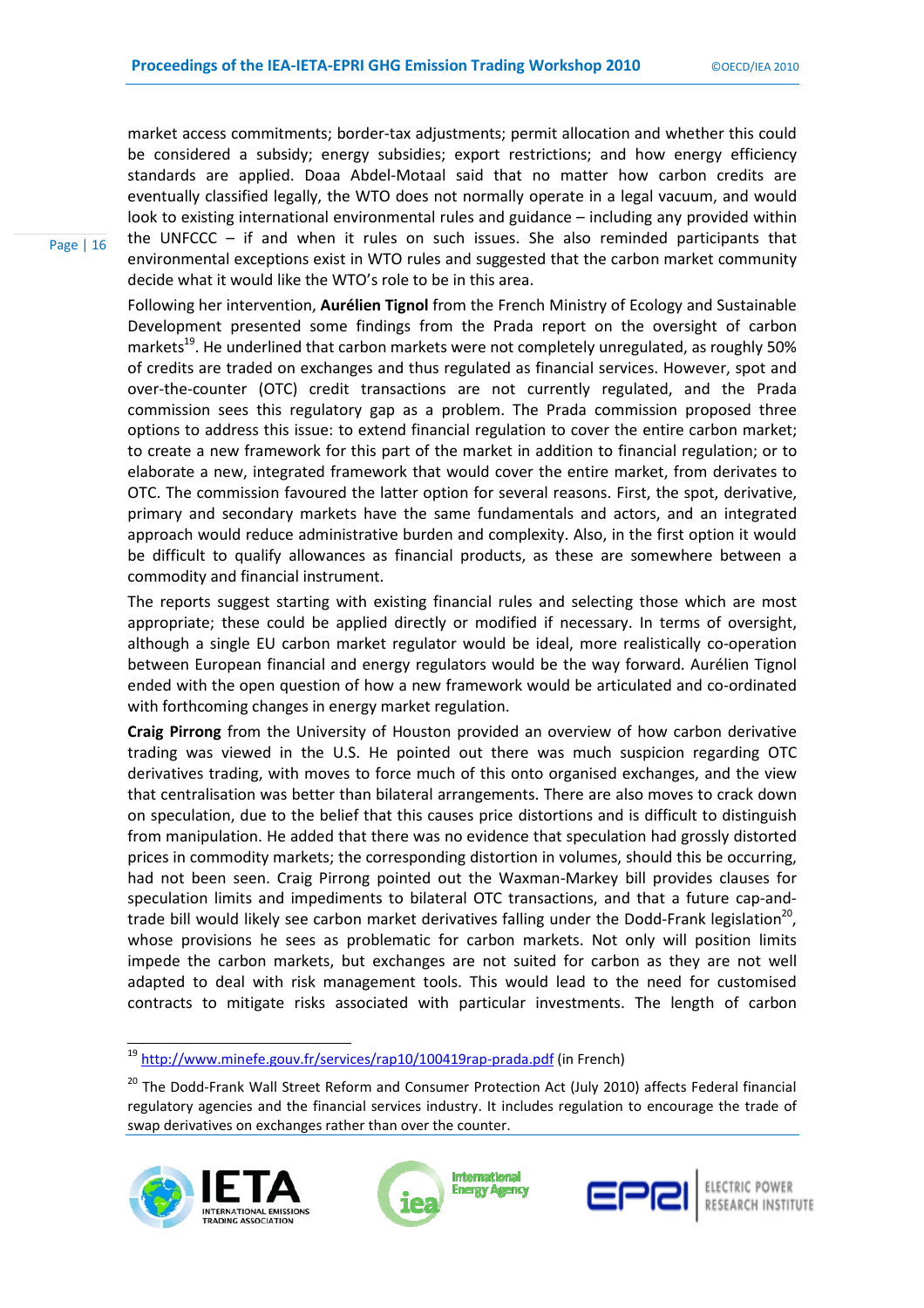contracts is also a problem for trading on exchanges, as this could mean exposure over decades and the risk of these being taken away, given credits are not subject to property rights in the United States.

To end the discussion of market oversight, **Yvon Slingenberg** of the European Commission's Emissions Trading Scheme Implementation and Benchmarking Unit, provided an overview of the Commission's activities on carbon market oversight. She started out by saying that the Commission had not looked at legal issues in detail when establishing the ETS, since the goal was to be pragmatic and get the scheme off the ground; she added that these issues still needed to be dealt with. As part of the revised EU ETS Directive, a report on market oversight will be presented by the end of 2010. Yvon Slingenberg explained this would be a stock-taking exercise, also examining what other Directorate-Generals have put forward on this topic, on commodities such as energy and on financial instruments. It will also conduct an impact assessment of proposed measures, looking at costs, benefits and proportionality. However, the process of proposing a legal framework, if any, will follow stakeholder consultations in spring 2011. Yvon Slingenberg underlined that market oversight would need to develop to keep pace with the evolution of the EU ETS since 2005. She also added that specific portions of financial rules have been applied to auctions in order to avoid market abuse, and that the Commission would examine whether these could be expanded to apply to the secondary market.

### *Discussion*

In the ensuing discussion, one participant referred to the legal debate over the nature of REDD credits, and whether these should be considered a good or service, as this would have significant tax implications domestically, for instance in Brazil. It was pointed out that while a country can have a domestic view of what the credit is, the WTO would need to define its nature internationally for the purposes of WTO rules, and this could be different. Joost Pauwelyn suggested that a REDD credit didn't need to be considered either a good or a service, but could be treated like something else, for example like currency or shares, and thus covered neither by GATT nor GATS. In response to a question regarding what the WTO would look for when, for example, looking at cases of discrimination between different types of carbon credits, Doaa Abdel-Motaal said this could be the details of the environmental credentials of projects. For example, if a project were approved by the CDM Executive Board, this could be considered sufficient for equivalence. However, if a national scheme seeks greater stringency than the CDM Executive Board this would be more complicated, and international law may need to comment more broadly on the right of parties to do so.

The notion of free carbon allowances considered a subsidy under WTO was also discussed by participants, and both arguments for and against could be legally defended. The idea was also raised that free allowances were unlikely to be challenged by other countries as being subsidies. Carbon derivatives could also fall under international investment treaties, and thus potentially be subject to concerns regarding expropriation and equitable treatment.





International **Energy Agency** 



Page | 17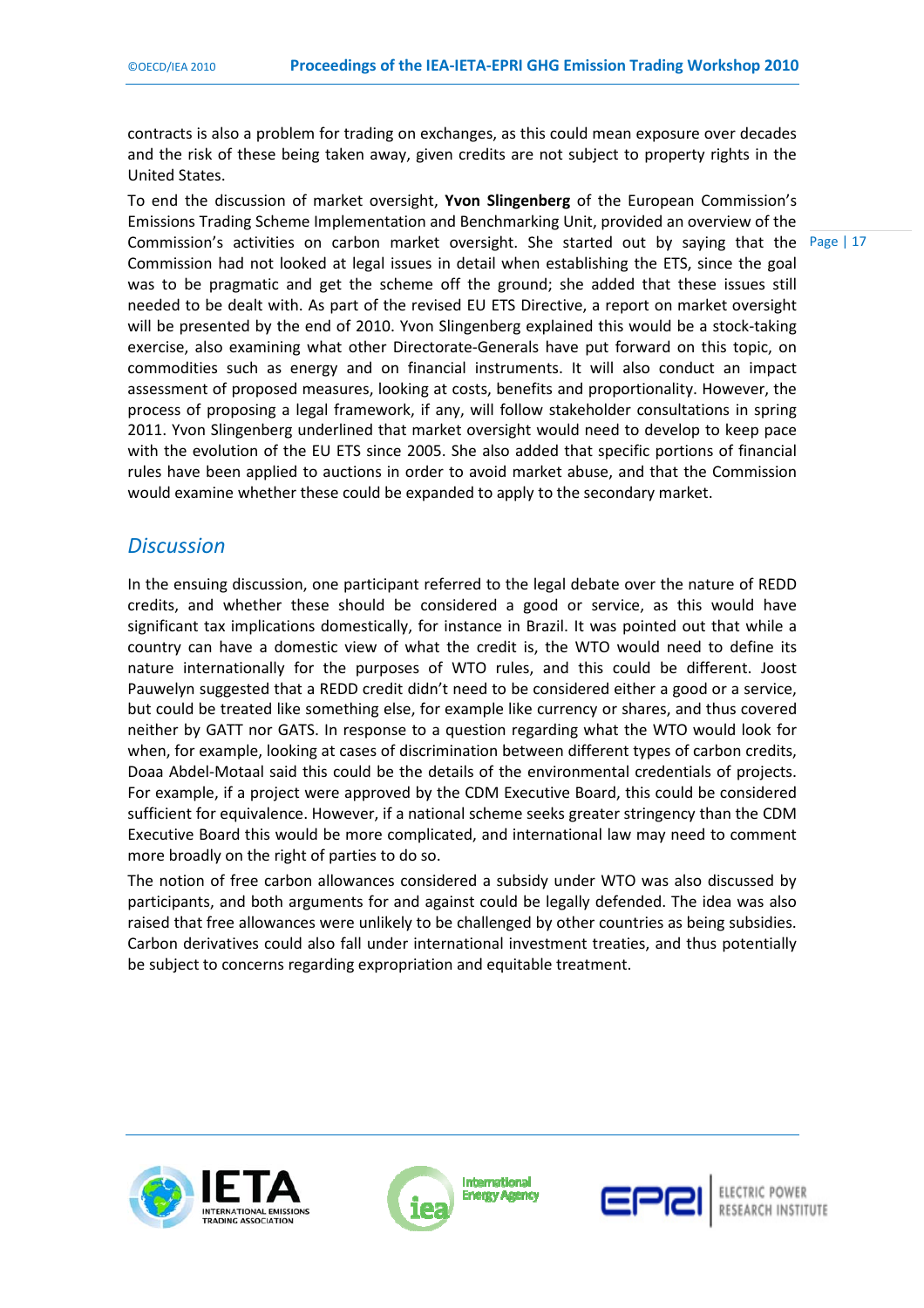## **Session 6: CO<sub>2</sub> project accounting and verification in a Copenhagen Accord world**

Page | 18

**Robert Page**, TransAlta Professor of Environmental Management and Sustainability, *University of Calgary*

**Anne-Marie Warris**, Chair, ISO Environmental Management Subcommittee (TC 207 SC1) **Takashi Hongo**, Head of Environment Finance Engineering and Special Advisor, *Japan Bank for International Cooperation (JBIC)*

**Melanie Eddis**, Head of Climate Change, *ERM CVS* 

## *Session Summary*

Methods for measuring, reporting and verifying greenhouse gases have rapidly emerged across the world in recent years. In order to measure, report, and verify GHG management efforts – as a scale-up of emission reduction efforts take place – relevant national circumstances and new approaches are being taken into consideration. In this session, experts discussed current measurement, reporting and verification (MRV) approaches as a result of co-ordinated climate action and considered future outreach efforts and innovation.

To kick-off this session, **Robert Page**<sup>21</sup> from the University of Calgary discussed the role that International Organization for Standardization (ISO) standards could play in a global post-2012 fragmented carbon market, given there will be a need for GHG measurement, reporting and verification tools that provided consistency between regional units. He said ISO 14000 series of standards could build a unified approach, and these have the advantage of being developed through a partnership between countries, both developed and developing. This high level of participation from developing countries is one of ISO's key strengths. The bottom-up approach involved with ISO standard development is time-consuming, but internationally recognised. Providing a good overview of ISO's different activities, organisations and projects, he highlighted that it was important to ensure international MRV standards could meet the needs of developing countries with limited or no infrastructure and resources for such activities. Robert Page gave the example of the Canadian province of Alberta, which is considering using the ISO framework to define offsets. One participant asked about another example given, where ISO standards were used by the Canadian Standards Association for a Clean Projects Registry for GHG reduction and removal projects. The question was how the standard could account for additionality, and Robert Page specified that issues of additionality and project eligibility are the responsibility of the country and regulator, but the building blocks for managing and monitoring projects were drawn from the ISO standard. Another participant asked what role ISO could play in the accreditation of Designated Operational Entities (DOEs) by the CDM Executive Board. Robert. Page said ISO's role was very different than that of the Executive Board. While discussions within ISO have helped shape those on accreditation within the CDM Board, there was no formal link between the two entities.

 $\frac{1}{21}$  Presentation slides available at  $\frac{http://www.iea.org/work/2010/et/page.pdf}{$ 





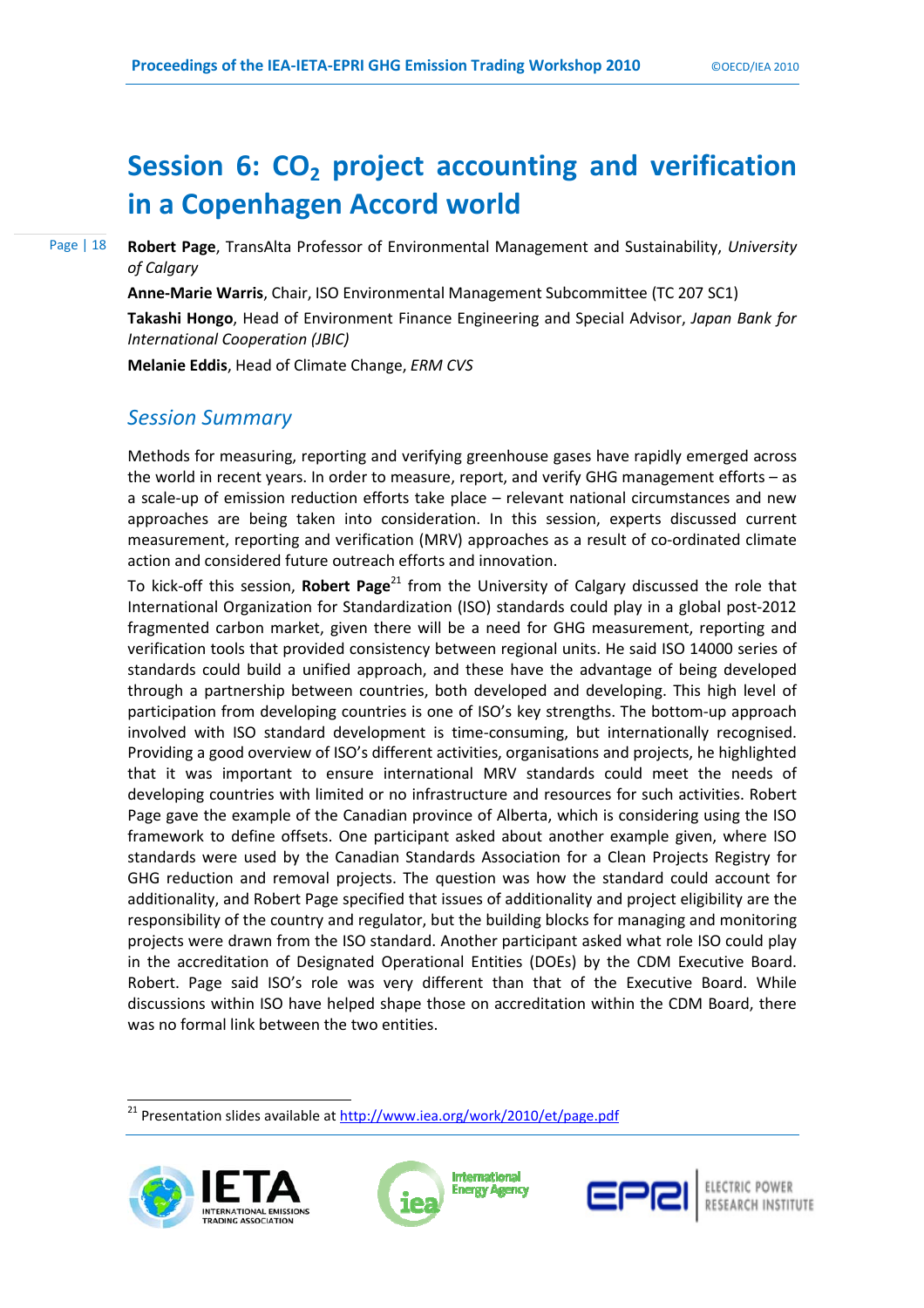and an understanding of what is meant by the terms used, such as agreeing what an acceptable  $\frac{P_{\text{age}}}{P_{\text{age}} + 19}$ Anne-Marie Warris<sup>22</sup> from Lloyd's Register discussed the lessons learned regarding MRV from the EU emissions trading scheme. Her presentation reminded participants of the closed system of the EU ETS – and that MRV questions could differ for open systems – as well as pointing to elements required for linking and the challenges of scaling up. Experience with the EU ETS, and also with previous and parallel schemes, have taught that MRV is largely about risk mitigation level of uncertainty is, reconciling different understandings of "verification", and defining materiality. Because every single tonne of  $CO<sub>2</sub>$  cannot be tracked at the installation level, scaling-up will require another way of dealing with uncertainty and the robustness of estimates. She underlined that installation-level MRV is essential in an ETS for compliance purposes, adding that firms appear to view the scheme largely as a compliance tool, of which trading is a part. A compliance tool which is also a financial instrument can cause confusion for firms, and thus lead to confusion between GHG accounting and MRV. Anne-Marie Warris also responded to a question on whether ISO standards – whose principles could be found in the EU ETS, CDM and other market mechanism proposals – could be used for MRV of "softer", qualitative items such as nationally appropriate mitigation actions. She pointed to the use of management systems<sup>23</sup> that could be used and developed for specific types of mitigation actions or activities. These could be combined with a form of certification used for a management system. Responding to a question about concerns surrounding national sovereignty and international MRV of mitigation actions, Anne-Marie Warris suggested in-country third-party certification and verification could allay such concerns.

From the Japan Bank for International Cooperation (JBIC), Takashi Hongo<sup>24</sup> presented an overview of a new public-private financing scheme – GREEN – and a MRV scheme for the financed projects known as J-MRV. While GREEN provides untied financial assistance for projects in developing countries, eligibility conditions include the climate policy in the host country, the technology used (commercially viable best-available technology, starting with those used in Japan), and the MRV system, which is "J-MRV". Based on CDM methodologies and ISO standards, J-MRV aims to be a simple, practical and internationally acceptable MRV system for mitigation projects. J-MRV assesses reductions against a baseline, with various options to determine the baseline and taking into account the investment climate and the availability and reliability of data. After project completion, reduction amounts are reviewed. Since GREENfinanced projects are not issued credits, this allows for a more simple and flexible MRV system. Takashi Hongo highlighted that MRV was not just about credit issuance, which could be several years in the future for such mitigation actions. In response to a question about whether GREENfinanced projects would be counted against Japan's 25% reduction in GHG emissions by 2020, he specified that these projects did not generate offsets, but speculated that they might in the future. Regarding a question on the types of financial structures that could incentivise private sector investment, Takashi Hongo proposed three ways in which JBIC reduced risk for such investments: by co-financing projects, typically JBIC finances 60% of a project; by providing guarantees for the private sector portion of investments; and by encouraging certain investment conditions in the host country, for example improving power purchase agreement conditions.

<sup>24</sup> Presentation slides available at http://www.iea.org/work/2010/et/Hongo.pdf







ELECTRIC POWER RESEARCH INSTITUTE

<sup>22&</sup>lt;br>22 Presentation slides available at http://www.iea.org/work/2010/et/warris.pdf

<sup>&</sup>lt;sup>23</sup> Anne-Marie Warris provided additional slides on how ISO management systems could contribute to the MRV of mitigation actions, available at http://www.iea.org/work/2010/et/warris2.pdf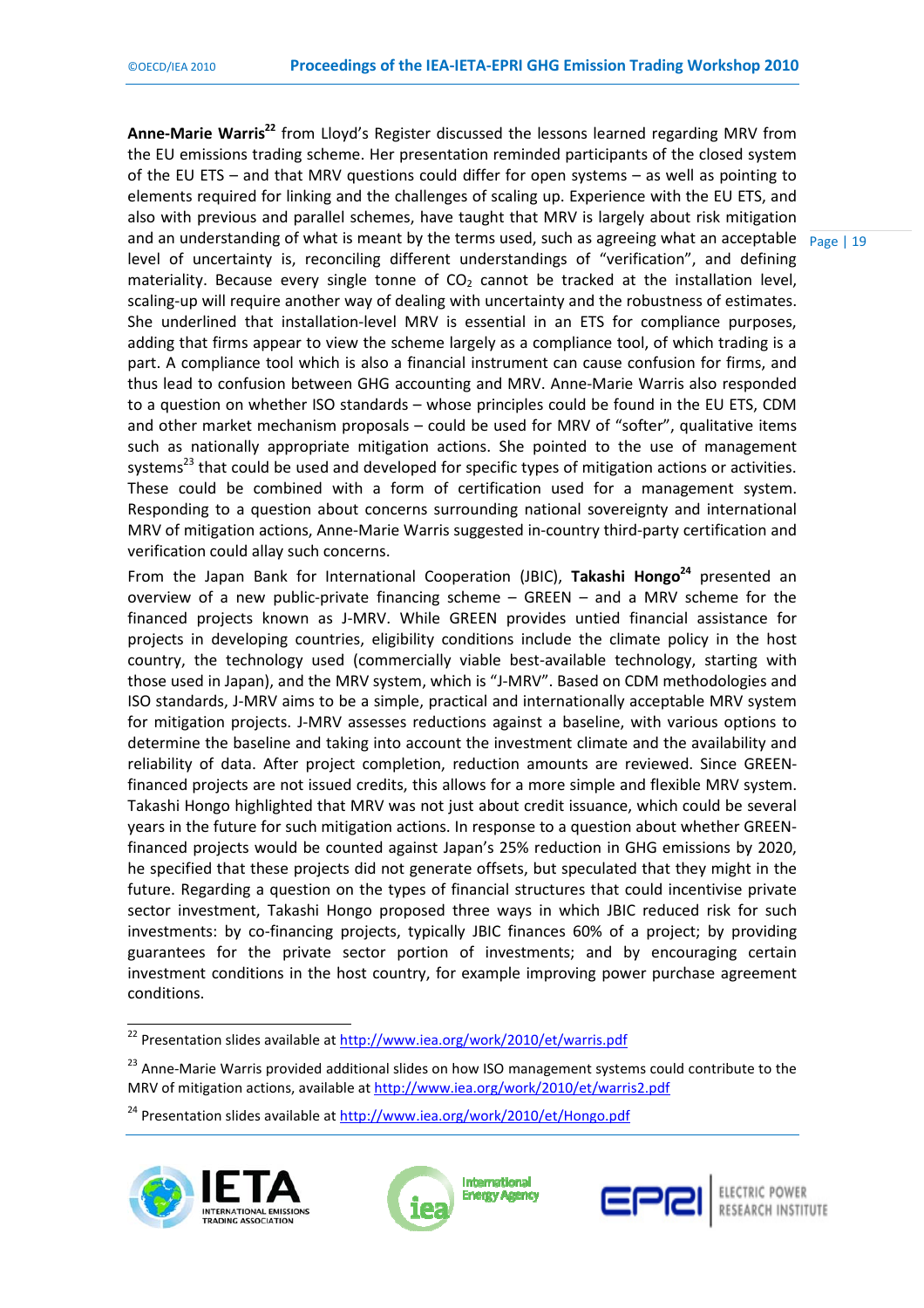**Melanie Eddis<sup>25</sup>** of the certification and verification firm ERM CVS provided some thoughts on GHG accounting and verification in a world of fragmented carbon markets. She underlined that MRV systems can help move forward in a fragmented context by focusing on the underpinning requirements of carbon markets, such as consistent data quality. Verification is important in this sense because it not only confirms compliance, but provides a stamp of quality on the information provided. Going over different GHG accounting and verification schemes, she highlighted how these could have different principles, assurance levels and oversight. She added that the work of verifiers has improved its quality due to the CDM's double verification by the regulator (CDM Executive Board). However, higher quality verification entails higher transaction costs, and therefore decisions need to be made on how "perfect" the scheme needs to be. A certain level of compatibility in MRV systems is needed for fragmented markets to eventually converge – a possibility which she compared with mutual compatibility between Apple and PCs. Following the presentation, one participant pointed out classifying the U.S. EPA GHG reporting rule as a "self-regulatory" scheme was misleading, as data was reported to the EPA under penalty of law, and was subject to tight regulation and auditing by the EPA.

### *Discussion*

Page | 20

In the discussion following the session, one participant asked for clarification on what the purpose of the GREEN scheme was, proposing it could be to fix problems with the CDM, to get access to more credits or to find cheaper offsets. The participant questioned whether time would be better spent on "fixing" the CDM rather than establishing a new system. Takashi Hongo specified that JBIC also financed CDM projects and allowed for CDM methodologies where appropriate, but that GREEN's aim was to also finance commercially proven technologies, something that isn't possible within CDM projects.

Another participant raised the issue of green bonds and how this needed to be part of the discussion when speaking of moving to new mechanisms, as the "second generation" of climate policies that could look beyond crediting and target difficult sectors such as transport.

One participant pointed to the risk of double-counting given the variety of standards and initiatives. A discussion on the lack of leadership on the issue of bringing these standards together ensued; one person said it would take time to get convergence given there is no centralised entity to lead these discussions. One participant proposed the UNFCCC could possibly play this role, while others felt a more bottom-up approach than the UNFCCC would probably be needed. A speaker added that within companies double-counting may be useful for information purposes, but is not desirable in the context of crediting. Another participant also pointed out that stringency on this issue was required in terms of international crediting purposes, but that double-counting internally was not necessarily a problem; for example, in Japan offsets can be counted both towards the national target and Tokyo's local compliance system.

<sup>25&</sup>lt;br>25 Presentation slides available at http://www.iea.org/work/2010/et/Eddis.pdf







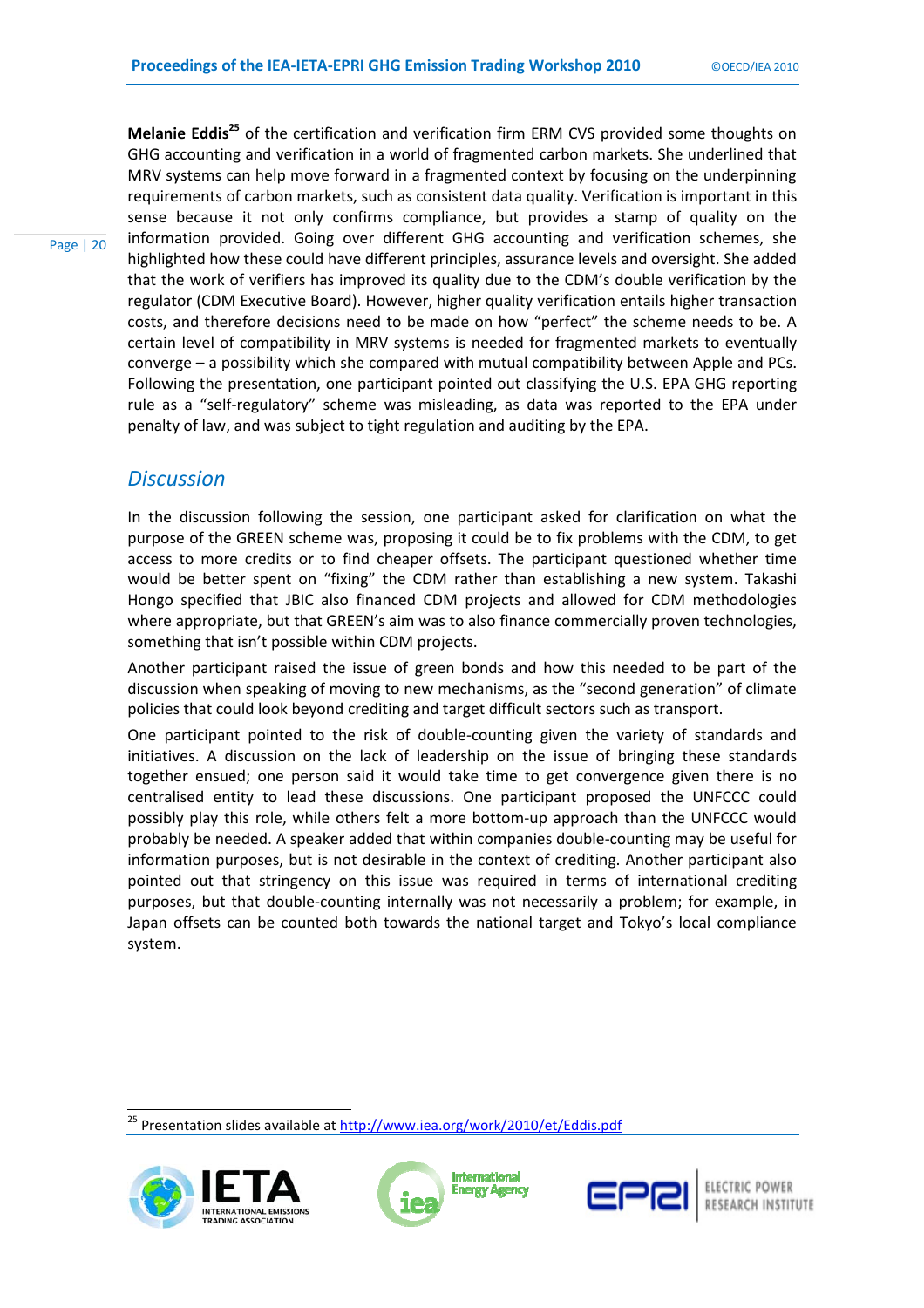## **Closing session: The future of carbon markets in a Copenhagen Accord world**

Page | 21 **Paul Bodnar**, Foreign Affairs Officer, Office of Global Change, *United States Department of State* **Yvon Slingenberg**, Head of ETS Implementation and Acting Head of the Benchmarking Unit, *European Commission*

**Mutsuyoshi Nishimura**, Special Advisor for the Cabinet, *Prime Minister's Office, Japan*  **Fernando Tudela**, Principal Climate Negotiator, *Mexico*

## *Session Summary*

This session brought together a high-level panel to examine the future evolution of carbon markets in the aftermath of the adoption of the Copenhagen Accord. Key players in the evolution of international climate change policy discussed their views of how the carbon market may evolve in a world in which different countries have made different commitments to reduce their GHG emissions.

Most speakers expected a fragmented carbon market going forward, though one expressed the need for difficult decisions in order to create a real mitigation incentive to all countries based on a global market. Eventually, a global market based on a carbon budget consistent with ensuring a 2C limitation in average global temperature increase, would be the most effective and cheapest solution to achieve temperature stability. Though this looks like a remote possibility today, the speaker feels that countries' perceptions and attitudes would change, and that they may begin discussing such an option (or similar ideas) in five to ten years' time.

The expectation of a fragmented market was based on observed disparate activities and processes taking place domestically on carbon markets, and the lack of progress on this topic in international UNFCCC climate negotiations. Whether having more than one market mechanism is in itself positive or negative was a subject of debate; a speaker said the CDM displays features of a monopoly and could benefit from competition, while at the same time a fragmented market is not efficient globally. One speaker highlighted there were "non-threatening" alternatives to the Kyoto Protocol accounting framework and many options on how to structure a regime with a variety of offset mechanisms.

Another speaker highlighted that limited progress on carbon markets in UNFCCC talks was unfortunate, but that these were "not everything" and much could be negotiated outside this forum. The need for new market mechanisms to achieve environmental objections was clear, though standards for these different offsets could evolve differently, being agreed bilaterally or multilaterally, including with a smaller group of credit buyers. Carbon market developments will probably occur outside the UNFCCC forum, within and among countries that have domestic emissions reduction or limitation goals. Many of these countries are pursuing or exploring market-based policies for GHG mitigation, as least-cost ways to meet their reduction goals – other countries or sectors may lack the market incentives that would be conducive to an effective carbon market. One speaker also added that when certain countries will have a significant share of their economies covered by a carbon market, their economies will be highly sensitive to the market price of carbon and offsets will therefore be important. In this situation





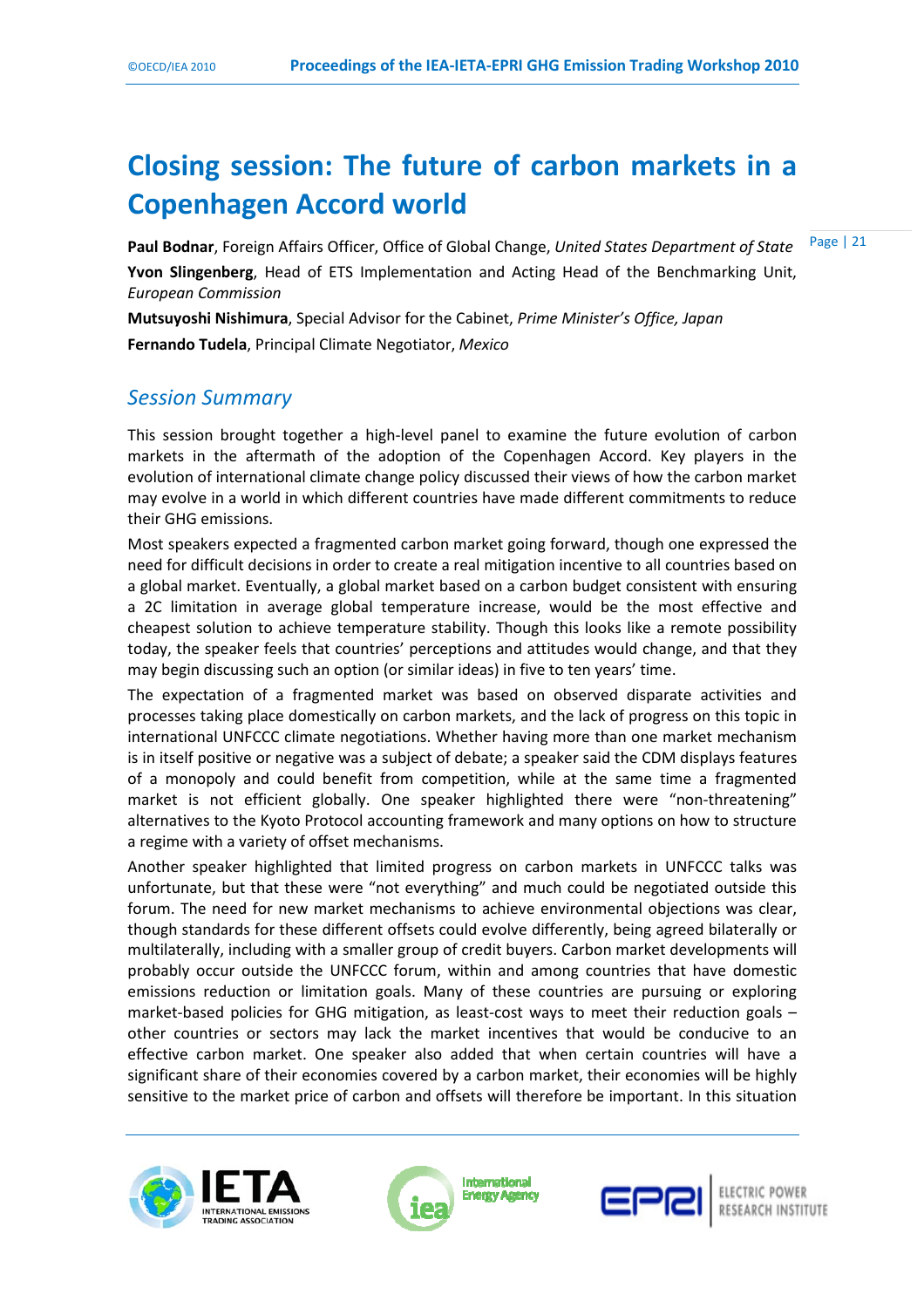it would be difficult to imagine a centralised system where countries could block each others' access to offsets, something that could occur under the UNFCCC.

An area in which discussion of carbon markets could move forward in current international climate negotiations could be to link these more clearly to the provision of sufficient financing for developing countries. One speaker pointed out that the annual USD 100 billion in finance to be provided by developed countries by 2020 would be difficult to mobilise without carbon markets. The question of how private money flowing with the carbon market would be accounted for against this goal was also mentioned; that is, which private sector flows can be ascribed to being policy driven and leveraged by public money.

A few other speakers also reminded participants that while carbon markets bring down the cost of mitigation and could help raise financing, domestic caps – which preferably increase in stringency over time – are needed, and it is these that are currently lacking.

In the discussion that followed, participants pointed out the mitigation problem was going to be "passed on" to emerging economies, and that these countries needed to be involved in carbon market discussions. Another said it was time to reconcile a top-down and a bottom-up approach, and that eventually a single negotiating track was needed in the UNFCCC to discuss all issues. In terms of UNFCCC negotiations, some participants suggested that a COP decision committing to the continuation of market mechanisms after 2012 would provide some certainty to the market, and a speaker mentioned that a proposal for a COP resolution specifying continuation of the CDM beyond 2012 had been introduced into the Ad Hoc Working Group on Long-Term Cooperative Action (LCA) negotiation text. One speaker felt that this kind of political declaration would not provide clarity for markets, saying the time for declarations was over and that Cancun should be about consolidating elements.

A few questions addressed how the United States could balance the need for cheap offsets with emerging economies taking on mitigation targets, and thus reducing their supply. Another participant asked how the United States would meet its financing commitment without domestic legislation allowing the carbon market to be used to raise funds. The responses stressed that offset prices would increase over time, and that the United States needed a carbon price to be felt throughout its economy. The multilateral market mechanisms could be seen as the "baseload" of offsets in a U.S. domestic carbon market.





**International Energy Agency** 



RESEARCH INSTITUTE

Page | 22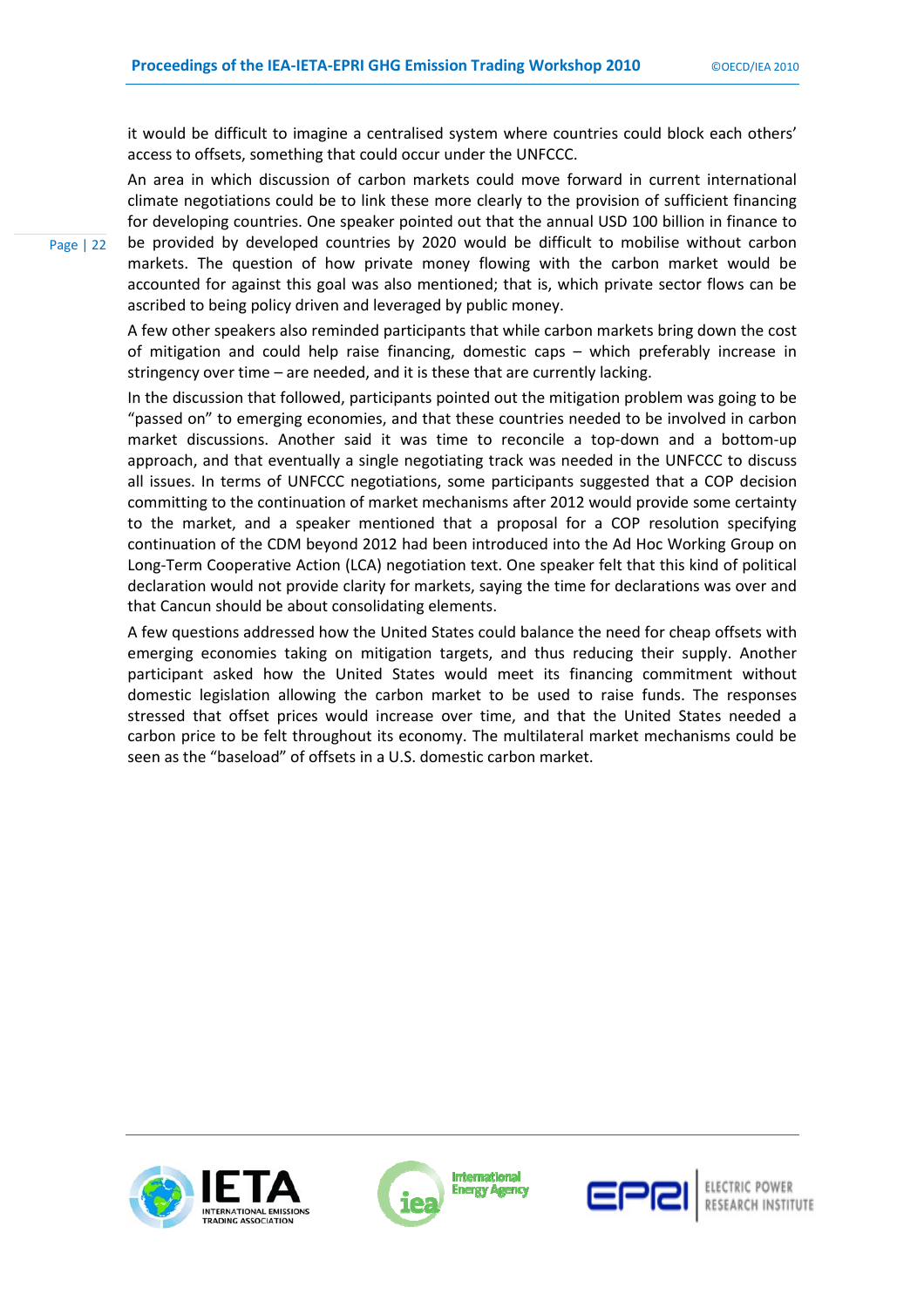## **List of abbreviations**

| AAU             | <b>Assigned Amount Unit</b>                                                              |           |
|-----------------|------------------------------------------------------------------------------------------|-----------|
| <b>BAU</b>      | <b>Business-as-Usual</b>                                                                 | Page   23 |
| <b>CDM</b>      | Clean Development Mechanism                                                              |           |
| <b>CER</b>      | <b>Certified Emission Reduction</b>                                                      |           |
| <b>CMP</b>      | Conference of the Parties serving as the meeting of the Parties to the Kyoto<br>Protocol |           |
| CO <sub>2</sub> | Carbon dioxide                                                                           |           |
| <b>COP</b>      | Conference of the Parties (to the UNFCCC)                                                |           |
| <b>COP 15</b>   | 15 <sup>th</sup> Conference of the Parties (Copenhagen 2009)                             |           |
| <b>DOE</b>      | Designated Operational Entity (responsible for monitoring CDM projects)                  |           |
| EB              | <b>CDM Executive Board</b>                                                               |           |
| <b>EPA</b>      | U.S. Environmental Protection Agency                                                     |           |
| EU              | <b>European Union</b>                                                                    |           |
| <b>ETS</b>      | <b>Emissions Trading Scheme</b>                                                          |           |
| <b>GATT</b>     | General Agreement on Tariffs and Trade                                                   |           |
| <b>GATS</b>     | General Agreement on Trade in Services                                                   |           |
| GDP             | <b>Gross Domestic Product</b>                                                            |           |
| <b>GHG</b>      | <b>Greenhouse Gas</b>                                                                    |           |
| Gt              | Giga Tonne $(10^9)$ or one billion tonnes                                                |           |
| <b>HFC 23</b>   | CHF <sub>3</sub> (Trifluoromethane), an industrial greenhouse gas                        |           |
| <b>ISO</b>      | International Organization for Standardization                                           |           |
| JI              | Joint Implementation                                                                     |           |
| <b>LCA</b>      | Ad Hoc Working Group on Long-Term Cooperative Action under the Convention<br>(UNFCCC)    |           |
| MAC             | <b>Marginal Abatement Cost</b>                                                           |           |
| Mt              | Mega Tonne $(10^6)$ or one million tonnes                                                |           |
| <b>OTC</b>      | Over-the-Counter trading                                                                 |           |
| PoA             | Programme of Activities (under the CDM)                                                  |           |
| REDD/REDD+      | Reduced Emissions from Deforestation and forest Degradation                              |           |
| RGGI            | Northeast Regional Greenhouse Gas Initiative                                             |           |
| <b>RPS</b>      | Renewable Portfolio Standard                                                             |           |
| UK              | United Kingdom of Great Britain and Northern Ireland                                     |           |
| UN              | <b>United Nations</b>                                                                    |           |
| <b>UNFCCC</b>   | United Nations' Framework Convention on Climate Change                                   |           |
| U.S.            | <b>United States of America</b>                                                          |           |
| <b>WCI</b>      | Western Climate Initiative                                                               |           |
| <b>WTO</b>      | World Trade Organization                                                                 |           |





**International**<br>Energy Agency

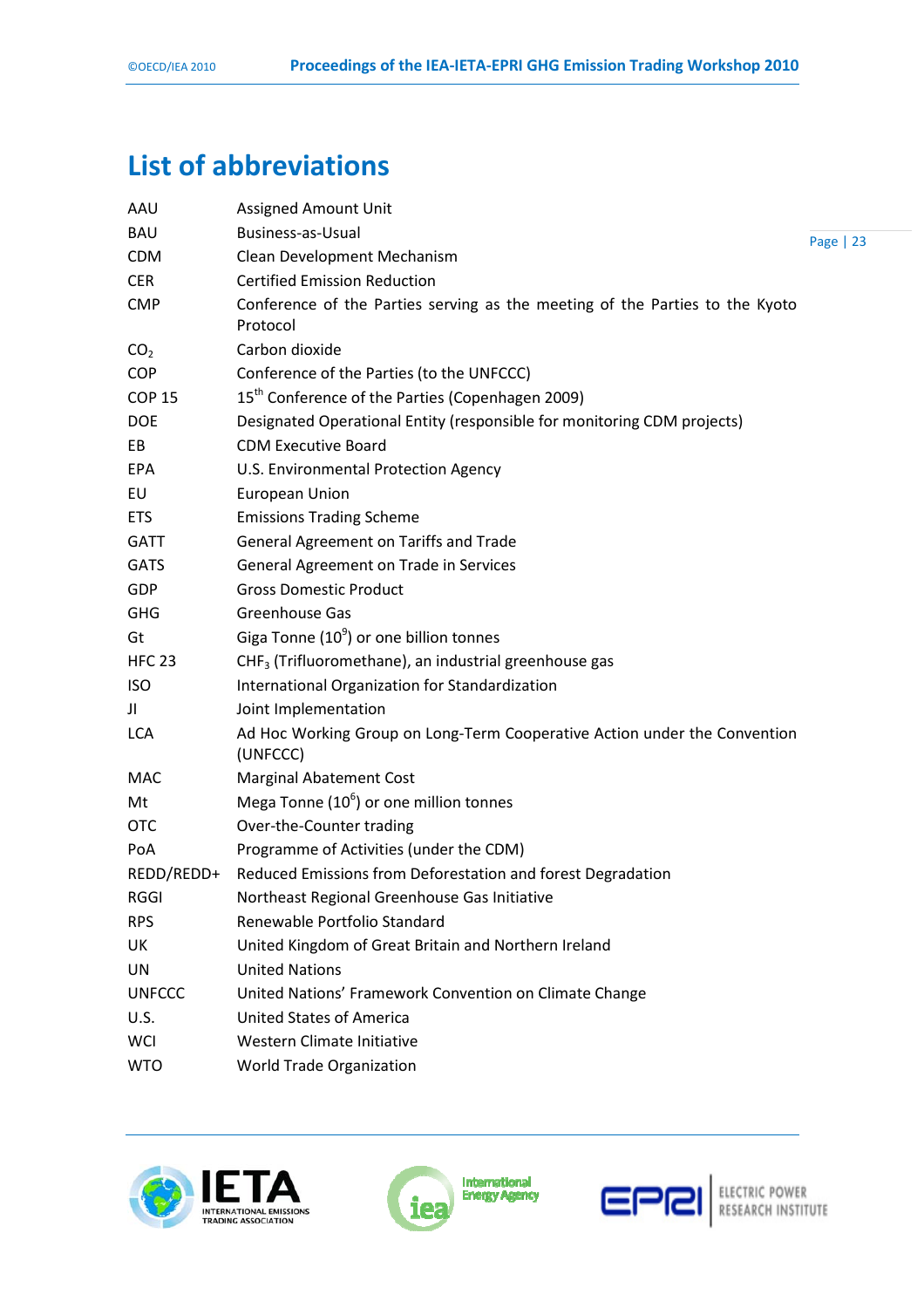## **Appendix**

### Page | 24 **IETA-IEA-EPRI 10th Annual Workshop on GHG Emission Trading Agenda**

#### **Monday, 20 September, 2010**

| 8.30 | <b>Registration</b> |
|------|---------------------|
|      |                     |

- **9.00 Opening remarks** 
	- Bo Diczfalusy Director, Sustainable Policy and Technology, International Energy Agency (IEA) Henry Derwent President and CEO, International Emissions Trading
	- Association (IETA) Tom Wilson Senior Program Manager, Global Climate Research Program, Electric Power Research Institute (EPRI)

#### **9.15 – 10.45 Session 1 – Country Roundtable**

This session will consist of brief presentations on national GHG market developments, setting the stage for two days of more in-depth discussions*.* It will be moderated to allow for discussion and interaction with and between speakers.

| Moderator: | Rick Bradley (IEA) |  |
|------------|--------------------|--|
|            |                    |  |

Speakers:

- **United States** Phil Sharp, CEO, *Resources for the Future (RFF)* **Brazil** Gylvan Meira Filho, Visiting Researcher, Institute for Advanced Studies, *University of São Paulo* **United Kingdom** Leila Pourarkin, Senior Policy Advisor on Global Carbon
- Markets, *Department of Energy and Climate Change* (DECC)
- **Korea** Daegyun Oh, Team Manager, Energy Target Setting Team, *Korea Energy Management Corporation*, and Cheon-Hee Bang, Assistant Manager, *Korea Environment Corporation*

**10.45 – 11.00** *Coffee break* 

#### **11.00 – Session 2 – Sectoral/scaled-up/new market mechanisms**







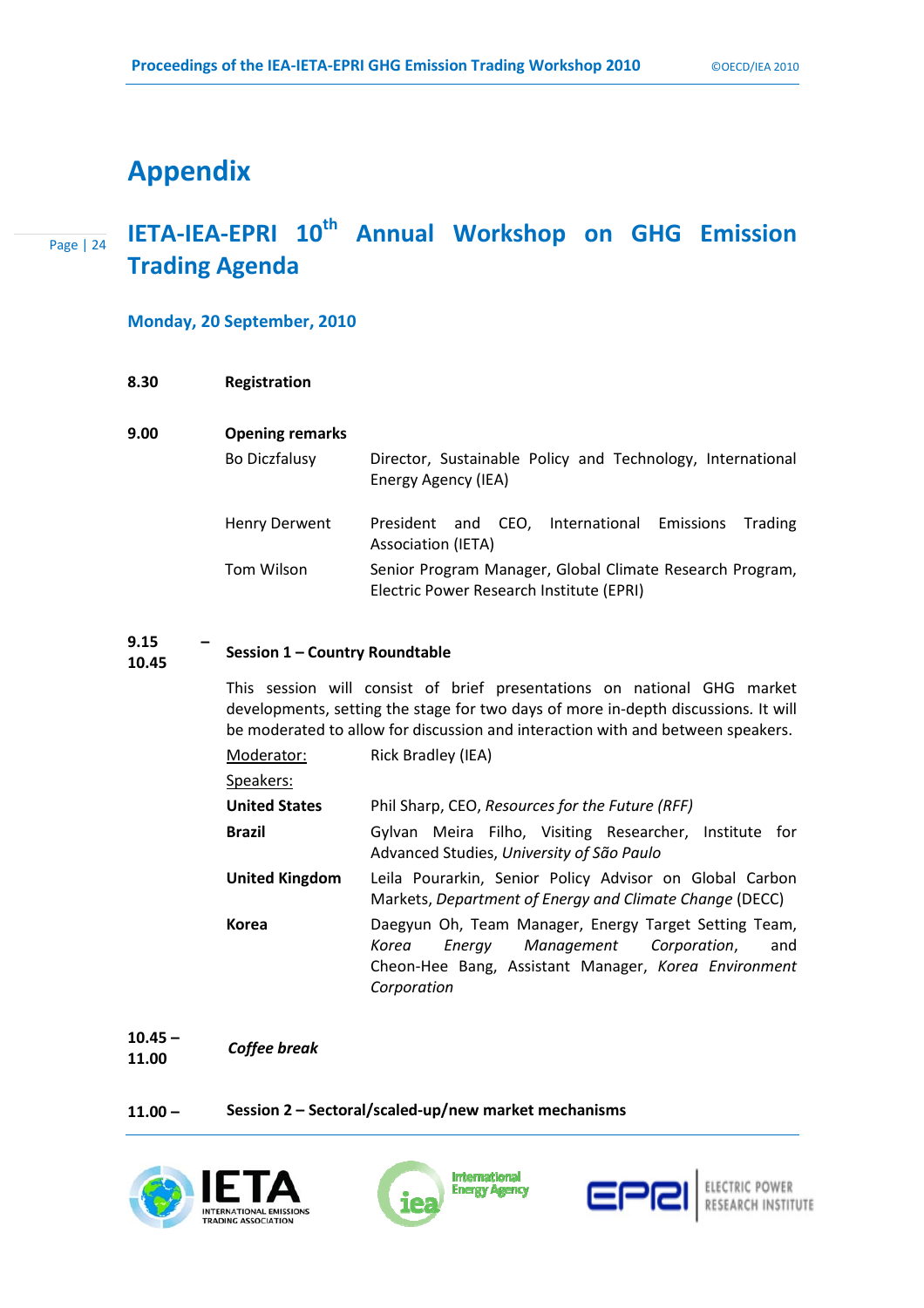#### **12.30**

mechanisms to be used, such as a nested approach to REDD and market readiness Page | 25 This session will focus on discussion of key concepts related to new proposed "sectoral" mechanisms such as sectoral trading, "no-lose" sectoral crediting, and how these potential mechanisms can be designed to encourage private sector investment. This includes establishing the tools needed for new sectoral activities.

| Chair: | Richard Baron (IEA) |
|--------|---------------------|

Speakers: **Henry Derwent**, President and CEO, *IETA*  **Dan Nepstad**, Senior Scientist, *Woods Hole Research Center*  **Catherine Martin-Robert**, Climate Change Consultant, *Holcim*  **Joëlle Chassard**, Manager, Climate Finance Unit, *World Bank* 

#### **12.30 – 13.45** *Luncheon sponsored by the Electric Power Research Institute (EPRI)*

#### **13.45 – 15.45 Session 3 – Carbon market developments**

Domestically-oriented climate plans and activities received a boost prior to COP15, when several nations announced new GHG reduction targets and embarked upon passing national legislation to create national GHG mitigation programmes. This session will explore carbon market developments over the past year with a focus on interactions with new and existing policies, how investments, including CDM expansion and reform, fit into such evolving structures, and anticipated future global supply-demand balance.

Chair: Henry Derwent (IETA) Speakers: **Emmanuel Fages**, Head of Market Research, *Orbeo*  **Andrei Marcu**, Head of Regulatory Affairs, *Mercuria Trading*   **Keith Regan,** Associate Director, Advisory Services, *Camco*  **Francisco (Paco) de la Chesnaye,** Senior Project Manager, Global Climate Change Program, *EPRI*  **Pedro Martins Barata,** Member, *CDM Executive Board*

**15.45 – 16.05** *Coffee Break* 

## **16.05 –**

## **18.00 Session 4 – Linkage: Regional focus**

This session will explore evolving supra-national carbon market linkages that are developing rapidly today in different parts of the world, including: 1) The Governor's Climate and Forest Taskforce (GCF) that seeks to link together several U.S. states with states in Brazil, Indonesia and other nations to develop compliance-quality REDD-based offsets; 2) Bilateral linkages evolving between





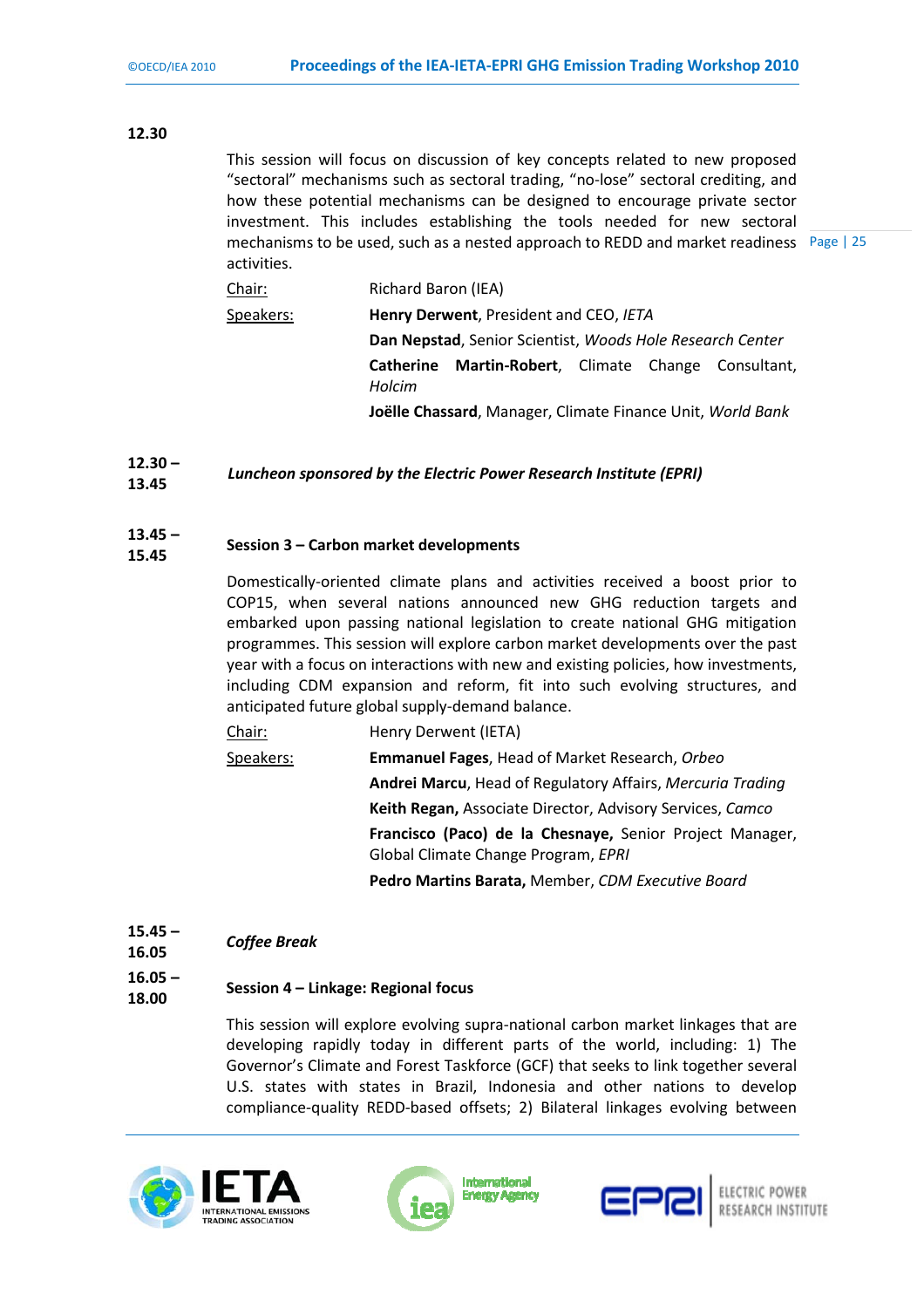Japan and other nations to develop GHG offsets; 3) Ongoing evolution of "linking" policies in the EU ETS; and 4) Evolving linkage between Australia and New Zealand in the design and implementation of their national CO2 cap-and-trade programs.

Chair: Adam Diamant, EPRI

Speakers: **Damien Meadows**, Head of International Carbon Market, Aviation and Maritime Unit*, DG Climate Action, European Commission*

> **Tony Brunello**, Partner, *California Strategies LLC,* previously Deputy Secretary for Climate and Energy, *State of California, Natural Resources Agency*

> **Rob Fowler,** Executive Advisor, Low Carbon & Sustainability, *Booz & Co*.

> **Eisaku Toda**, Director **-** Market Mechanism Office*, Ministry of the Environment, Japan*

> **Helle Juhler-Verdoner**, Vice President - Global Affairs, Power & Environmental Policies, *Alstom Power*

Page | 26

**18.00** *Cocktail sponsored by BlueNext*



#### **Tuesday, 21 September, 2010**

## **9.00 –**

## **10.30 Session 5 – Carbon market oversight**

This section will explore two elements related to carbon market oversight: (i) The definition

of carbon allowances and derivatives, as this will affect their treatment under international trade rules (GATT/GATS); and, (ii) Explore ideas and needs related to carbon market oversight mechanisms.

| Chair: | David Lunsford, IETA |
|--------|----------------------|
|--------|----------------------|

Speaker: **Joost Pauwelyn**, Professor of International Economic Law and

WTO Law, *The Graduate Institute, Geneva*

Respondents: **Doaa Abdel-Motaal**, Counsellor, Office of the Director-General, *World Trade Organisation*

> **Aurélien Tignol,** Policy Advisor, Carbon Market Division, *French Ministry of Ecology, Energy and Sustainable Development*

> **Craig Pirrong**, Director, Global Energy Management Institute,





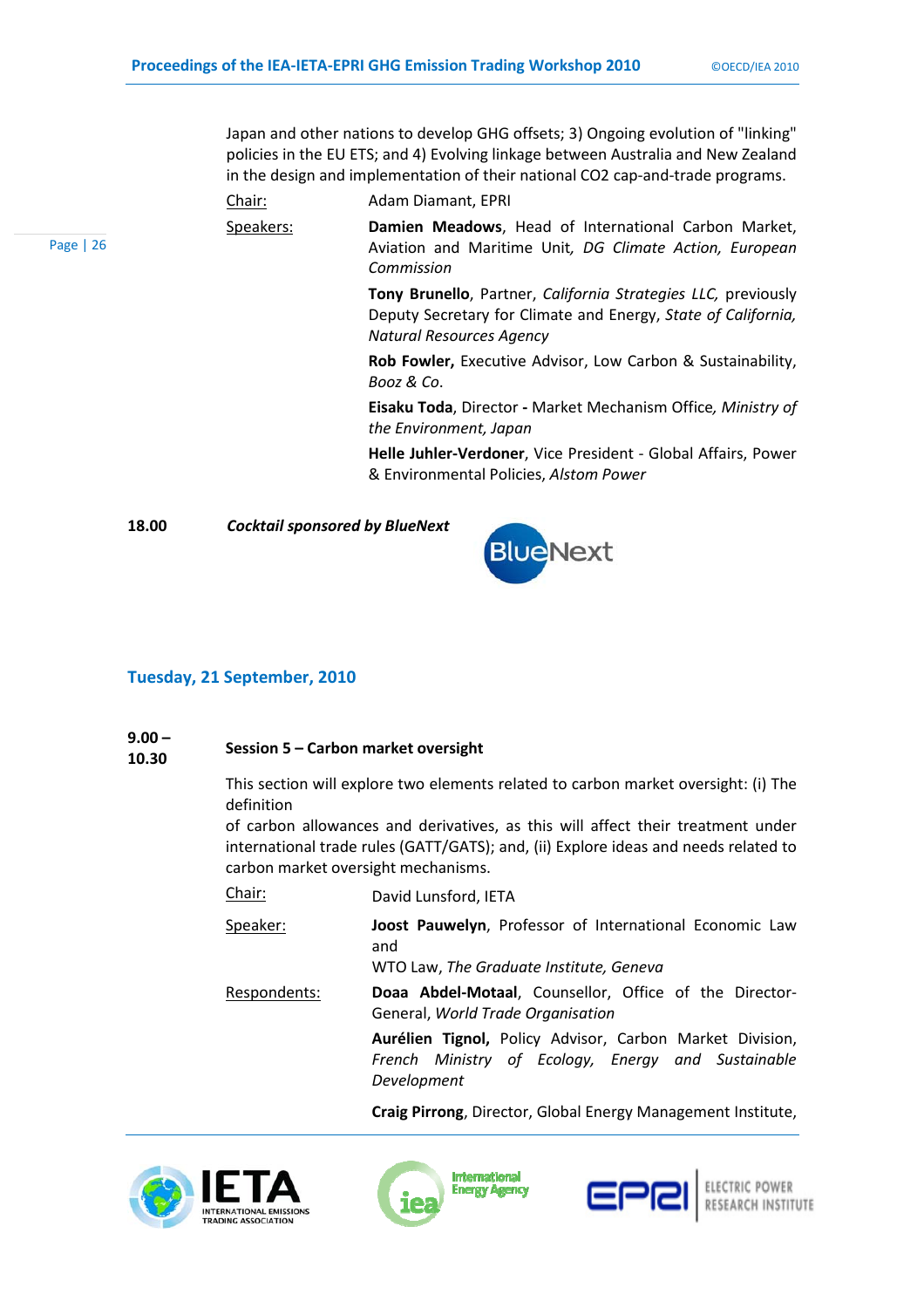#### *University of Houston*

**Yvon Slingenberg**, Head of ETS Implementation and Acting Head of Benchmarking Unit, *DG Climate Action, European Commission*

Page | 27

**10.30 – 10.50** *Coffee Break*

#### **10.50 – 12.30**  Session  $6 - CO<sub>2</sub>$  project accounting and verification in a Copenhagen Accord **world**

Methods for measuring, reporting and verifying greenhouse gases have rapidly emerged across the world in recent years. In order to measure, report, and verify (MRV) GHG management efforts – as a scale-up of emission reduction efforts take place – relevant national circumstances and new approaches are being taken into consideration. In this session, experts will discuss current MRV approaches as a result of co-ordinated climate action and consider future outreach efforts and innovation.

Chair: Tom Wilson (EPRI)

Speakers: **Robert Page**, TransAlta Professor of Environmental Management and Sustainability, *University of Calgary*

> **Anne-Marie Warris**, Chair, ISO Environmental management subcommittee (TC 207 SC1)

**Takashi Hongo**, Head of Environment Finance Engineering and Special Advisor, *Japan Bank for International Cooperation (JBIC)*

 **Melanie Eddis**, Head of Climate Change, *ERM CVS*

- **12.30 – 13.45** *Luncheon sponsored by the International Energy Agency*
- **13.45 15.45 Closing Session: The future of carbon markets in a Copenhagen Accord world**

This session will explore the future evolution of carbon markets in the aftermath of the adoption of the Copenhagen Accord. Key players in the evolution of international climate change policy will discuss their views of how the carbon market may evolve in a world in which different countries have made different commitments to reduce their GHG emissions under the Accord.

Chair: Henry Derwent (IETA) Speakers: **Paul Bodnar**, Foreign Affairs Officer, Office of Global Change, *United States Department of State* **Yvon Slingenberg**, Head of ETS Implementation and Acting

Head of Benchmarking Unit, *European Commission*





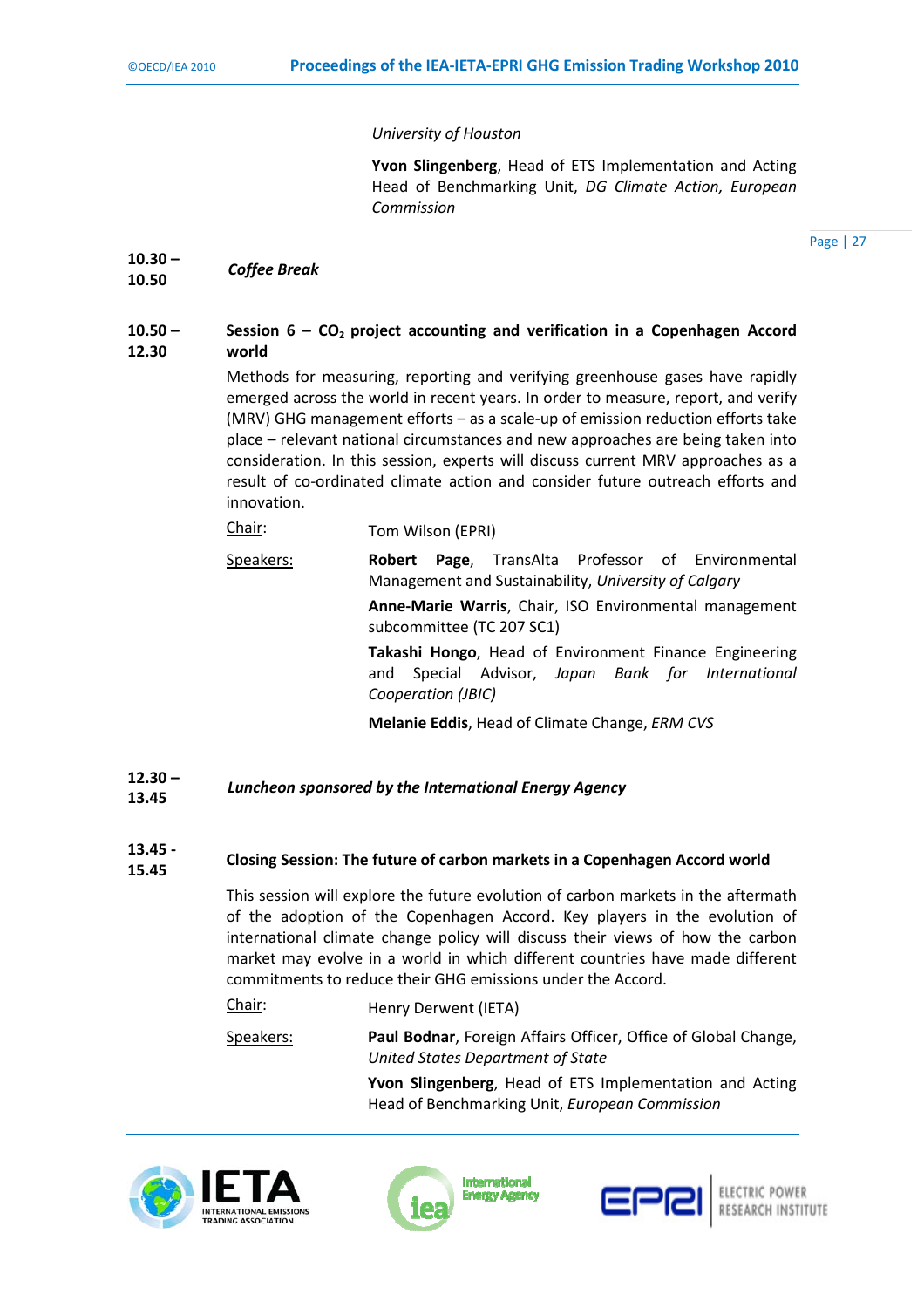**Mutsuyoshi Nishimura**, Special Advisor for the Cabinet, *Prime Minister's Office, Japan*

**Fernando Tudela**, Principal Climate Negotiator, *Mexico*

| Page   28 | 15.45 | <b>Closing Remarks</b> |
|-----------|-------|------------------------|
|           |       |                        |

 Richard Baron, IEA Henry Derwent, IETA Tom Wilson, EPRI

**16.00** *Adjournment* 







ELECTRIC POWER<br>RESEARCH INSTITUTE